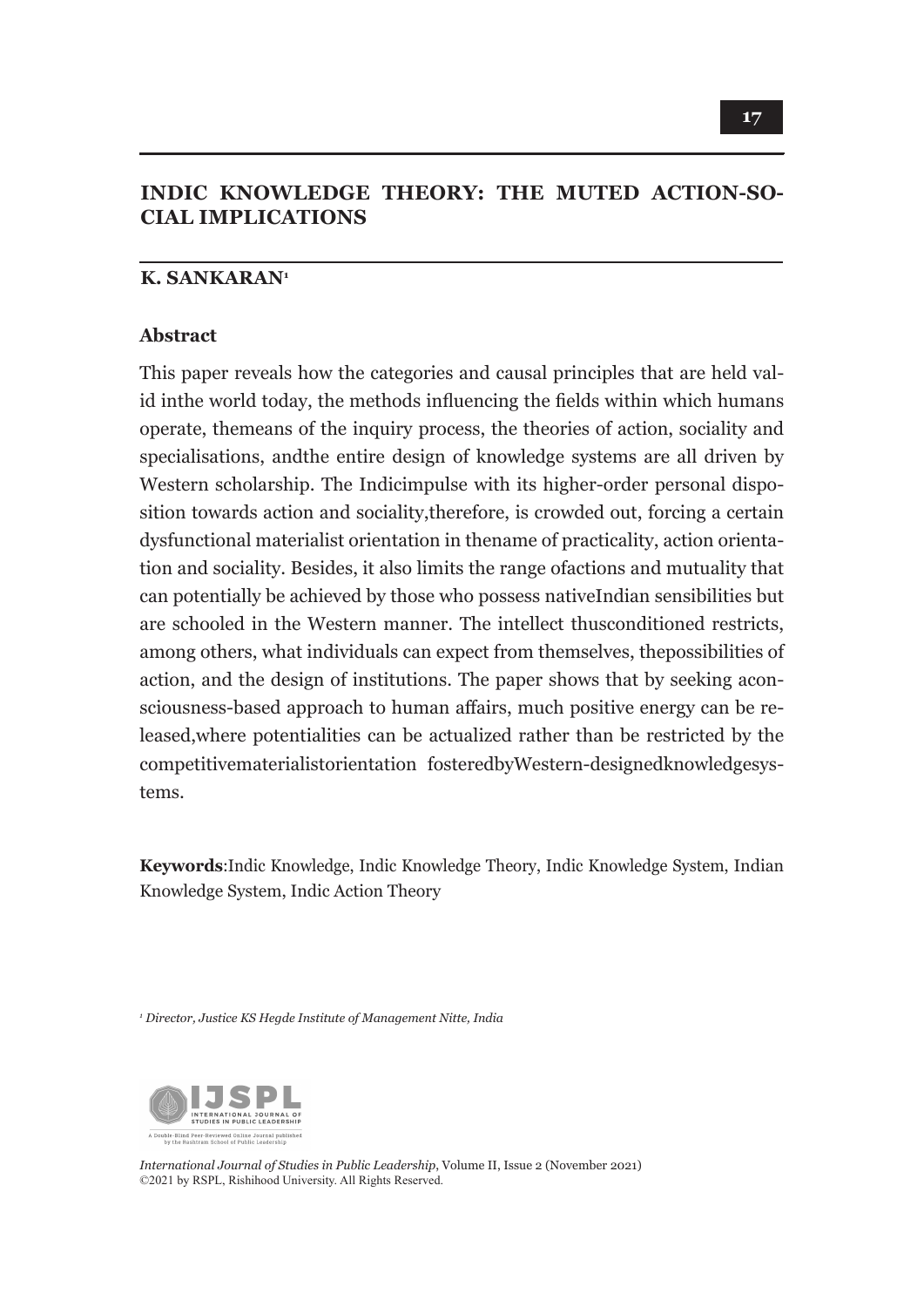"Our scientific power has outrun our Spiritual power.

We have guided missiles and misguided men."

Martin Luther King Jr. (1929-1968)

Today, the world over, scholarship in social sciences is driven overwhelm-<br>ingly by the "rules of the game," as defined by Western institutions and<br>Western scholars. The categories developed, the causality principles<br>that ingly by the "rules of the game," as defined by Western institutions and Western scholars. The categories developed, the causality principles that hold merit, the means of the inquiry processes, the theories of action and sociality are all parts of dominant Western scholarship. These basic positions and "meta-rules," however, may not correspond to local wisdom traditions and cultural inclinations in civilisations such as the Indic. It is, therefore, worth exploring the possibility of restoring some of the wisdom traditions through which we may find suitable knowledge solutions to local socio-economic- ecological problems. Indeed, the wisdom traditions may even hold global lessons for a beleaguered earth and a battered humanity.

The purpose of this paper is to explore the "action" and "social" implications of the rich and vast panorama of Indic knowledge traditions. The word tradition essentially refers to the living memories and expressions of the past that hold certain values useful to self and society, which are worthy of preservation. In other words, tradition does not mean a dead thing of the past. A healthy tradition would also accommodate changes in thoughts and behaviour of individuals in a dynamic fashion to suit the psychological (inner) and social (outer) promptings they face. Emphasis on "action" and "social" also needs elaboration in that order. It is generally misunderstood that Indic philosophy or the corpus of knowledge is inadequate with respect to action principles and is insufficient in depth to result in positive social outreach (Malhotra, 2011). As Bhawuk (2011) observes, "Spirituality, as practiced in India, has an action bias over and above cognitive (thinking or thoughts) or value (considering something important) concerns" (p.25). This paper avers that Western misunderstanding—which uses the omnibus term "Indological" for anything Indian—is on account of the inadequate inquiry into the depth of Indic scholarship and thinking (King, 1995; Malhotra, 2011). If we understand how individual conduct in Indic thinking carries with it a certain impulse and an instinct to act and treat the "other" unitively, it comes alive as not just sufficient but more than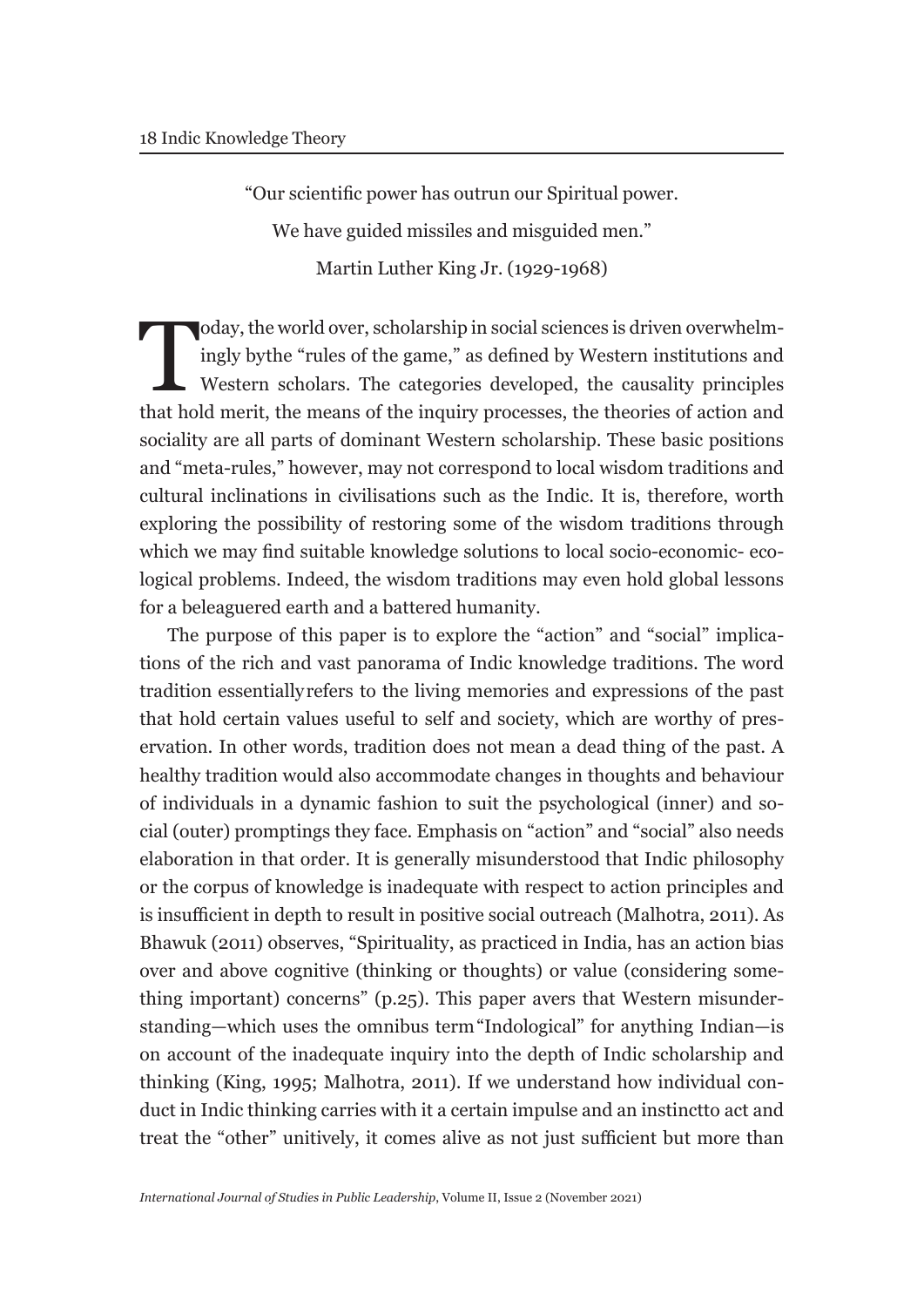capable of achieving *action* and *social* orientations.

This paper is a call to go deeper into this core of action-social implications inherent in the Indic knowledge traditions, to heed their worth and apply those wisdoms to practical issues of understanding and interpreting individual actions, and to build institutions and create public systems. It is generally agreed, including in the West, that Indic thinking is quite sophisticated, especially with respect to spiritual and personal orientations. It is, however, conveniently forgotten, by the Indian intelligentsia too, that this is what gives rise to first action and then sociality of a form, which does not need excessive elaboration. It appears that scriptural knowledge and wisdom producers of the past considered the Indic individual philosophies to automatically give rise to maximally desirable actions and collective results. The formulators of Indic wisdom probably thought that there was no need to over specify the resultant "actions" or "social" implications; perhaps this was also because of the greater emphasis on means rather than the ends.

Today the sophisticated and advanced, yet muted, philosophy "on the ground" with respect to individual conduct and thinking sits uncomfortably with Western allegations of inadequate "action" and "social" detailing. This creates in Indians either a defensive intellectual posture or a certain aggression that is self-defeating (Elst, 2007). Both these extreme reactions can be avoided if only the erstwhile colonised look deeper into their own cultural and spiritual roots more closely, more deeply, and more authentically and discover the action and social implications implicit in the advanced cultural detailing.

In the Indic dispensation, the individual reaches out to the evolutionary impulse of human beings and seeks to make use of the true freedoms that humans desire. In such a philosophy, the need for controlling other human beings however lofty the social purpose—is considered potentially generative of violence. The negative consequences of the mechanical integration resident in the political philosophy of Western social ideals (Varma, 1960) and their long-term consequences are there for all to see today, despite the material progress the West has made, no matter whether one is looking at the left or the right of the political philosophy. With mechanical integration orientation two undesirable things happen: one, the creeping restrictive inroads made by those in authority into the domain of individual freedoms causing disempowerment of the agents in whose service the promise of freedom was first made; and two, subtle at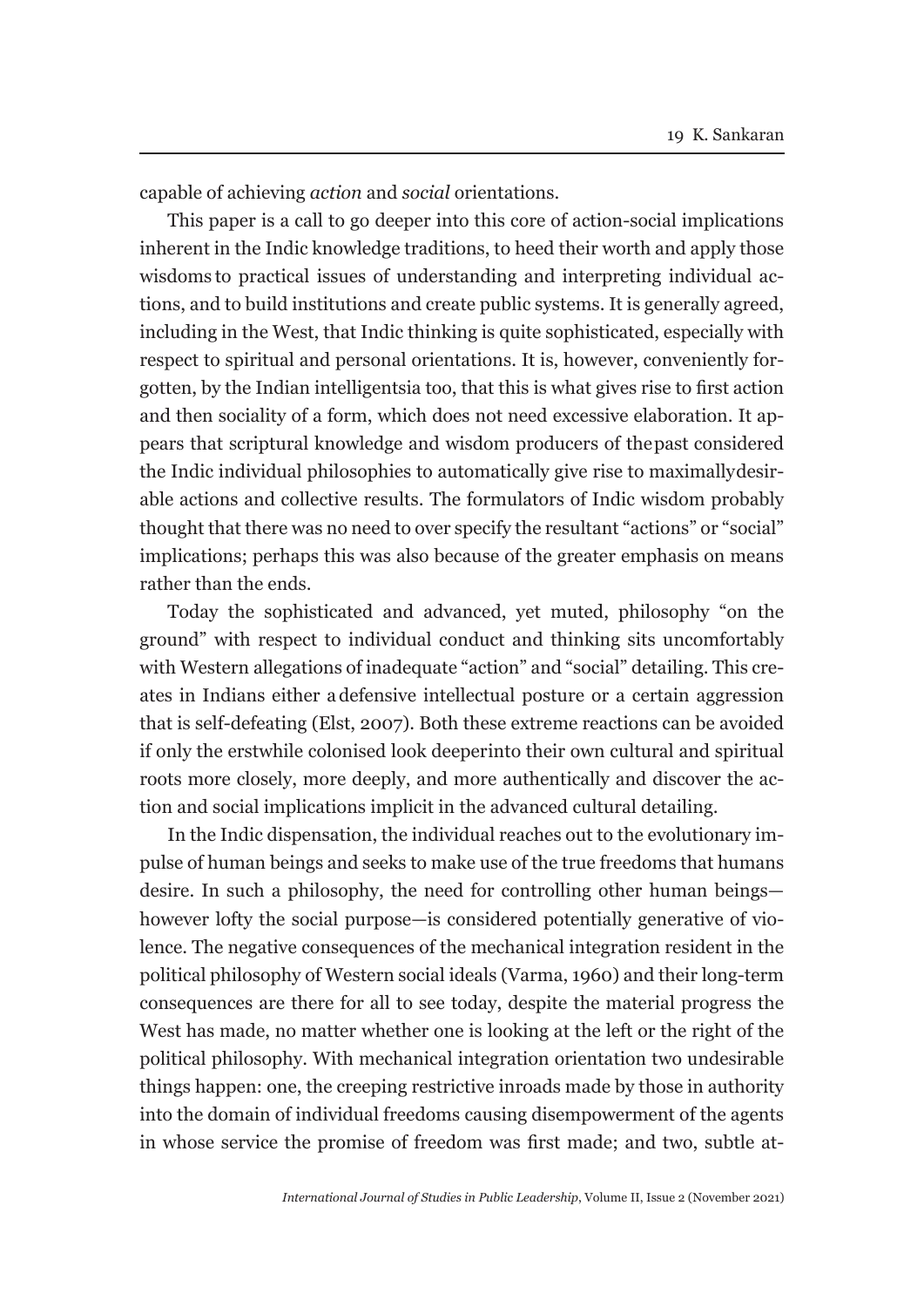tempts at homogenization which is bound to create a backlash of separative identity assertion snowballing into extreme alienation. We see both these happening in the Western world as well as in other parts of the world that subscribe to the Western ideals, whether of leftist or rightist persuasions. The problem lies not where, on the left-right scale, any society is located, but on the mechanical or material level at which the issue is addressed. Left-right dichotomy remains a narrow unidimensional construct. Indic knowledge theories are multidimensional, with action and sociality encoded in individual behaviour and philosophy. With knowledge orientation permeating the subtle-spiritual action and sociality encoded in a natural evolutionary sense, Indic theories can perhaps deliver succour and solutions effectively.

It is beyond the scope of this paper to cover all the possible strands of Indic knowledge traditions. It only attempts to create a deeper conversation, which will benefit those who are culturally rooted in the Indic ethos. In an extended sense, this paper could also be of use to those who are in a similar post-colonial conundrum. If people and societies within a cultural context desire peace and wish to pursue what they deem good for themselves, thinking and action must be rooted on a sound intellectual base that is congruent with the culture and traditions that they value. The base also has to be kept in mind while formulating public policies and designing institutions. In societies that were once colonised, such a congruence has to be constantly reiterated and reinforced without pernicious dependence on what the erstwhile colonisers dished out as absolute knowledge or truth (Elst, 2007).

One of the pioneers of cognitive psychology stated, "The basic reason for studying cognitive processes has become as clear as the reason for studying anything else: because they are there..." (Neisser, 1967). The starting point of any study is the very existence of the thing, the observed phenomenon, the irregularity, something that is considered worth exploring, understanding, working on and altering. This is true for all cultures. Humans, by their very nature, are curious and seek a deeper understanding, and this is what differentiates them from other life forms. This curiosity is also marked by imagination, which leads human beings to act on themselves, the environment and the prevailing social and cultural circumstances. Science and social sciences are pursuits to *understand* and *make changes*. In the Western knowledge traditions, the "changes" sought have always been dominantly of the external, or the circumstances that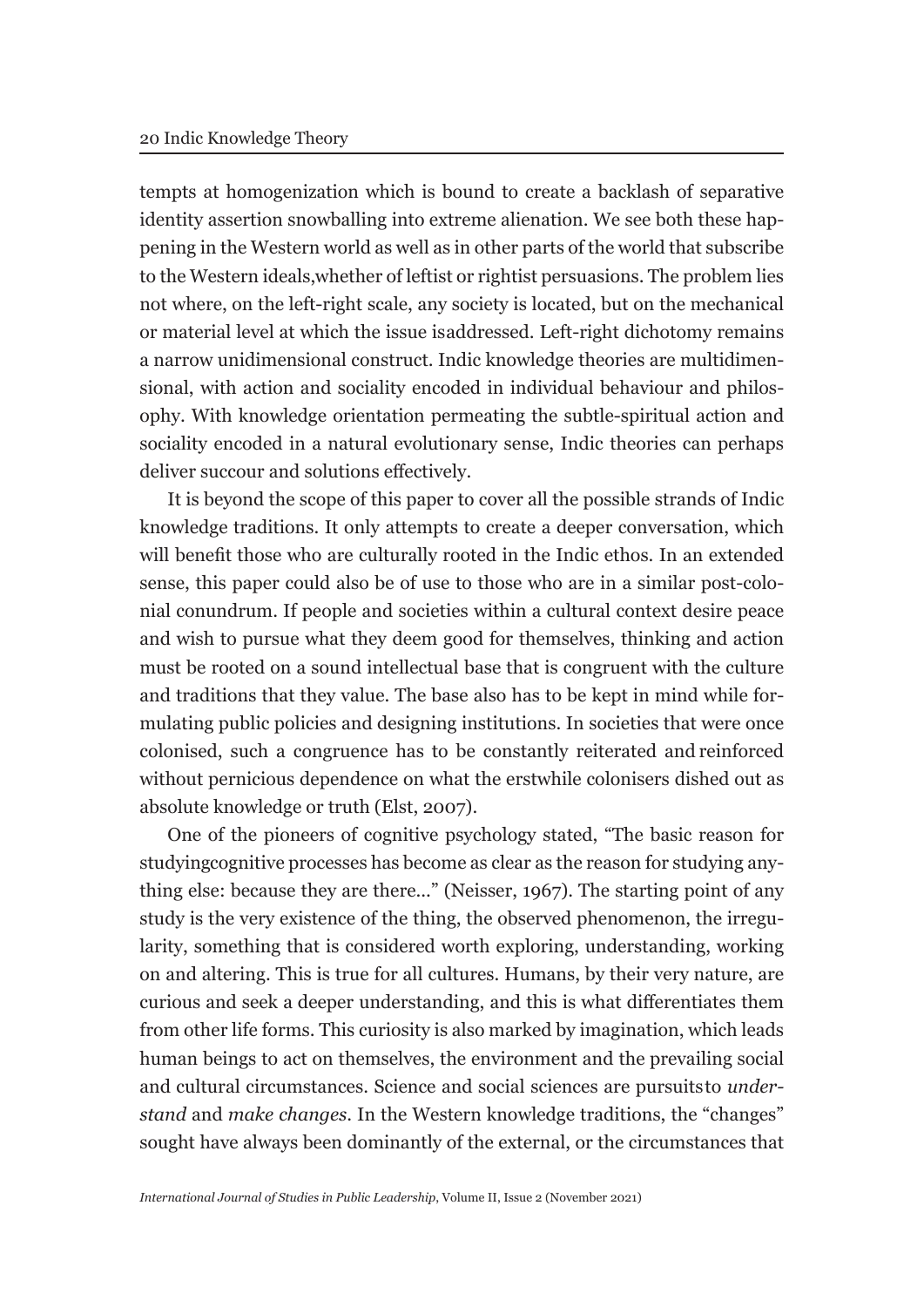human beings face.

World over, in the last few centuries, this exploratory tendency and effort to change the circumstances have unfortunately been accompanied by the desire to *control and subjugate* both nature and other human beings (Krishnamurti, 1991). This is also reflected in the organisation of Knowledge Domains within social sciences, management and policy studies. Correspondingly, the stock of knowledge available to humans has developed in ways that result in the establishment of certain knowledge structures that lead to certain kinds of actions. These structures have always privileged the West to the neglect of local means to address issues that concern people in other parts of the world. They are so entrenched, well-established and ubiquitous that they are taken for granted and the conflicts and damages they may cause to local psychological, cultural and spiritual ethos go intellectually unnoticed and unchallenged. We need to go deeper and question the knowledge structures that are furthering the existing order of things. The knowledge structures and the ensuing actions mirror the institutional power and controlsystems that Oliga (1996, p.ix) pointed out over two decades ago:

"...And, of course, there are silent, latent, ideologically institutionalized forms of domination and exploitation between and within societies. The list of manifestations of these sociopathologies of our contemporary societies goes on and on… we have made little progress, if not actually regressed, in areas where we interact in social-political terms as fellow human beings. Today, there are numerous examples of social conflicts and violent fissions, some ethnic, others relating to religion, race, gender, minority, age, the underprivileged, and the disabled, and still others to politico-economic dissensions and confrontations. There are examples of exploitation and discrimination within and between different nations, blocs of nations, and regions."

Perhaps it is the knowledge structures that can do maximum damage, even if silently. Oliga locates the problems of humanity in furthering the existing ways to control through the retention of power while subscribing to the same old hegemonic ideologies. Through a process of reinforcement, the same testedand-failed protocols (for a silent majority) are being repeated with greater efficiency. The recipe for failure is resident in the very pursuit of particular types of solutions. This is a systems view which when adopted would reveal the process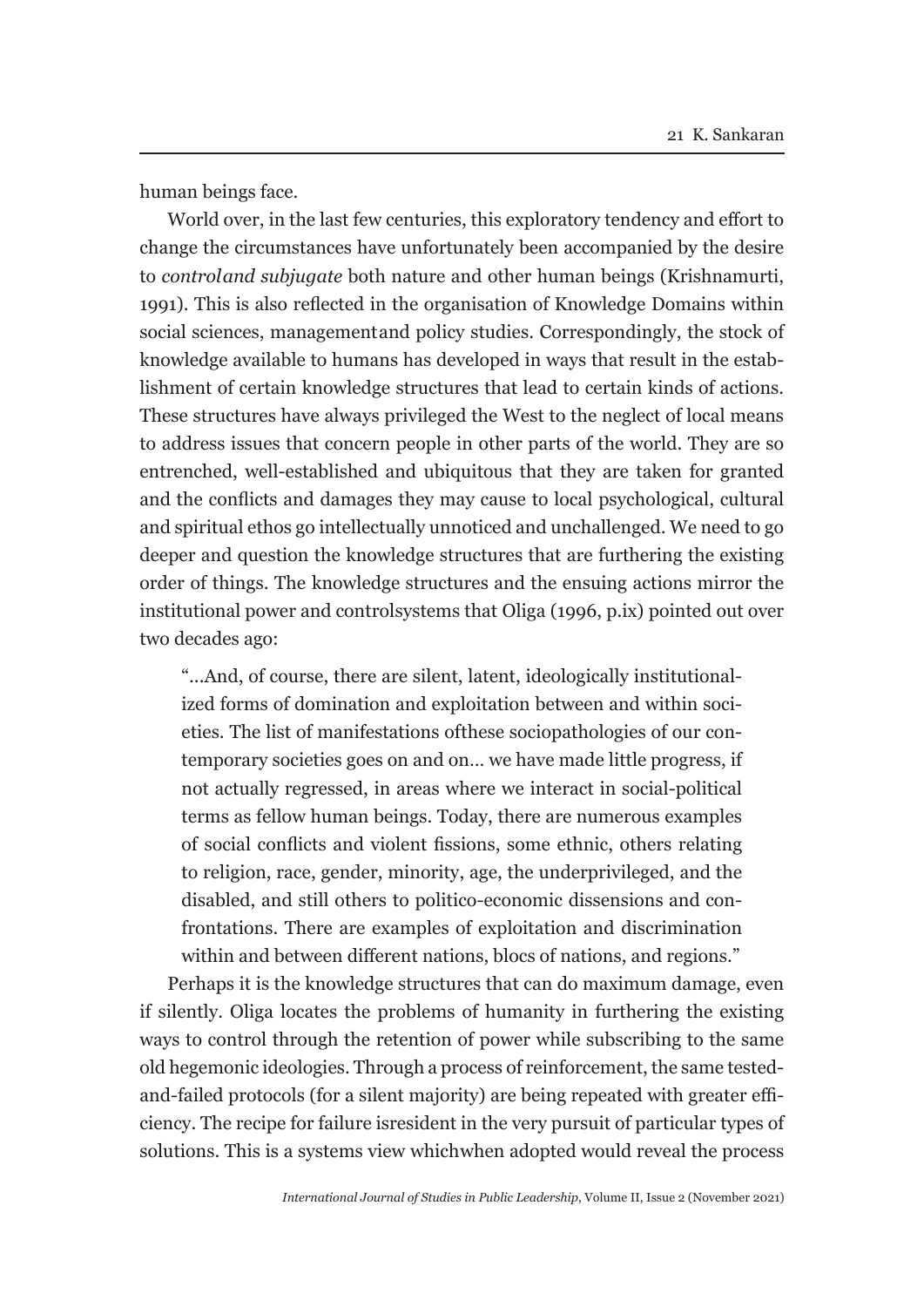of reinforcement through emphasizing feedback as pointed out by Senge (1994), who wrote about the issue around the same time as Oliga. The very manner in which knowledge is organised and institutionalised too may be disincentivising systems thinking. Are we wrongly looking for solutions in man-made institutions such as the World Bank and the IMF rather than in the organically developed heritage of mankind which includes languages, music, dance, literature, art and peace-enhancing rituals?

### **Inadequacy of Representationism**

No matter how the earlier foundations of knowledge were laid in traditional cultures such as India, in the current form, the knowledge structures conceptualised and designed in the Western tradition are evident in areas of specialisation, disciplinary boundaries, schools of thought, accepted methods of knowledge accumulation and dissemination, peer processes, etc. In these "checks and balances," the strong hold of the Cartesian worldview is easily discernible. Mind and body are considered two separate domains (Descartes, trans Bennett 2017). Such a separation has rendered the domains of knowledge to take on the representationist view (Goodwin, 2015). This essentially means that any action is the result of the mind that creates a representation of the "world out there," processes the input information, and directs the body (action) to respond in a manner similar to the computational processes of an electronic machine. Even if representationism proper as a methodology postdates Descartes, his idea of "humans... (combining) mechanical body with reasoning mind" (Goodwin, 2015, p.29) was the modern harbinger of representationism. Over a period of time, the ensuing Cartesian paradigm ascribing material to be primary to mind (Cartesian materialism) has culminated in cognitive psychology with its strong materialist and representationist bias. All knowledge is symbolic, so the argument goes. And out goes authenticity and inner urge discussed in the latter half of this paper. Even if we exclude skills from knowledge-action principles, there is an element of representation even in action-skills. We can easily discern how representationism holds such a strong view on every aspect of human life.

The corollary of representationism is the need for an external push for organisms to act. What is out there in terms of change impulse is translated to an equivalent representation in the human brain, and on the basis of that representation, the organism acts; at worst to survive, or at best, to thrive. In any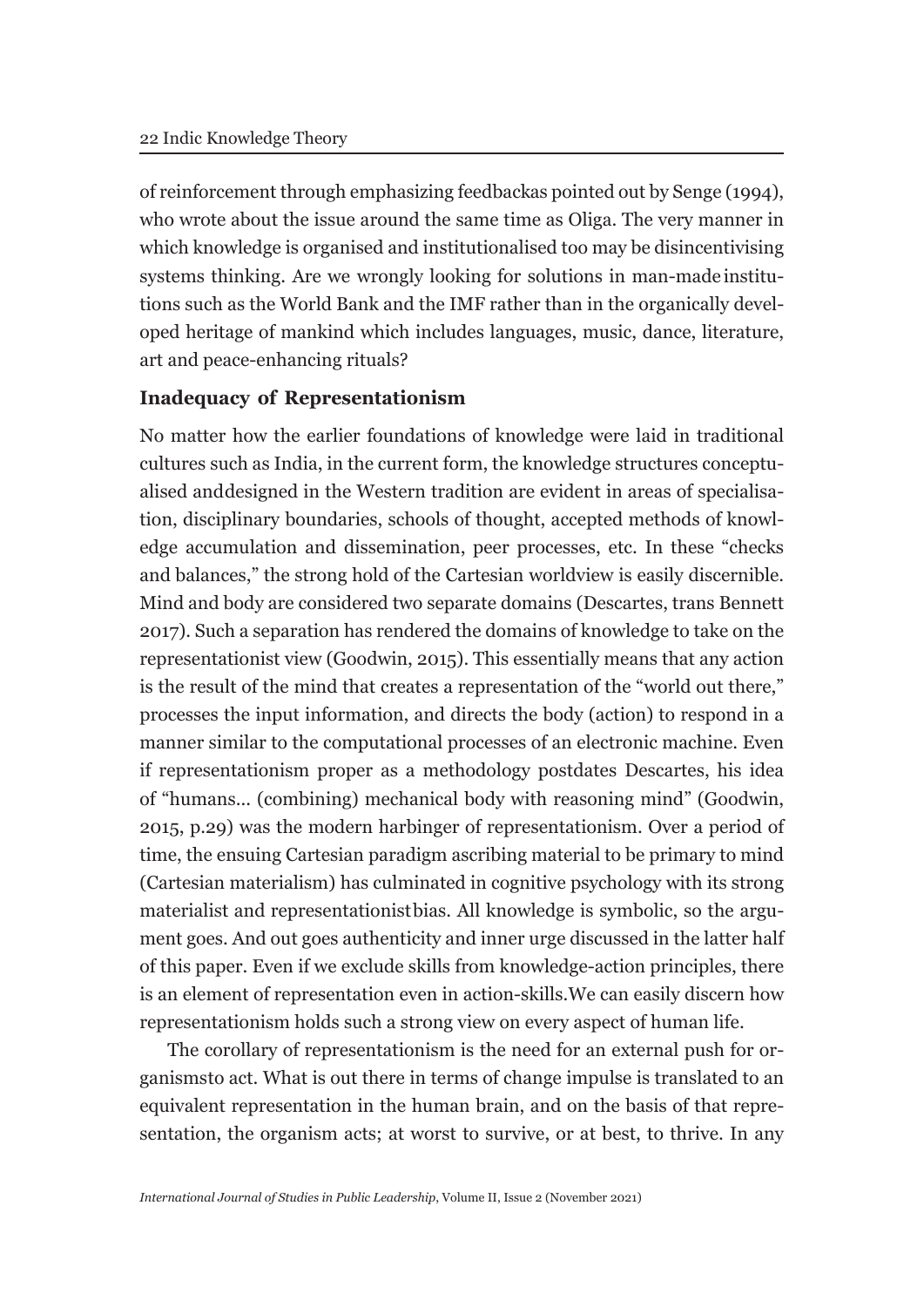case, an external trigger is needed to act. So, all action is predicated on an external push, so goes the theory. The end results of such a theory are profound. For instance, taking organisations as the unit of analysis, such a theory engenders feverish activity to make people act or perform. The performative culture creates its own existential angst. Yet another corollary of representationism is the epistemological necessity that generates a binary between the person acting and the lever behind the action or the cause behind the action. The separation between the two is non-negotiable and a sine qua non once we accept representationism as a necessary epistemological tool. The existence of the external as a thing outside of oneself is a requirement for any change. In such a scheme, the inner need for humans to act, evolve and transcend is entirely unacknowledged.

There have been objections to such a view. For instance, Sampson (1981) cautioned how cognitive psychology had developed into an ideology through dog- headed paradigmatic orthodoxy. For Maze (1991), representationism "cannot avoid collapsing into solipsism, cannot distinguish between true and false beliefs... and cannot give any objective ground for inference" (p.163). The biggest problem of representationism is perhaps similar to the Darwinian idea of change having to be initiated from outside. The initiator and the initiated have to be separate in the Cartesian sense. No doubt, there is some awareness of this separative philosophy and, occasionally, we do find caution against representationism in the West. For example, in an edited book by Krogh & Roos (1996), there is an entire section devoted to anti- representationism to provide an alternative through the theoretical lens of the theory of autopoiesis (Maturana & Varela, 1980). Here knowledge gets built-up through a collective epistemological process that is rooted in emergence, sharing, and mutual exchange. Those who advocate such a narrative support the idea of change coming from within, through autopoeisis. But such alternative voices have been muted by the dominant philosophy of the method of science, searching (and acting) merely externally.

We can readily see this as the hegemony of the dominant (Feyerabend, 1975), something germane to the representationist agenda.

An understanding of the process of accumulation or means of knowledge acquisition can throw interesting pointers: among others, on the relevance of the current man-made structures and how they align, or do not align, with psychological and cultural dispositions of the diverse peoples of the world. It is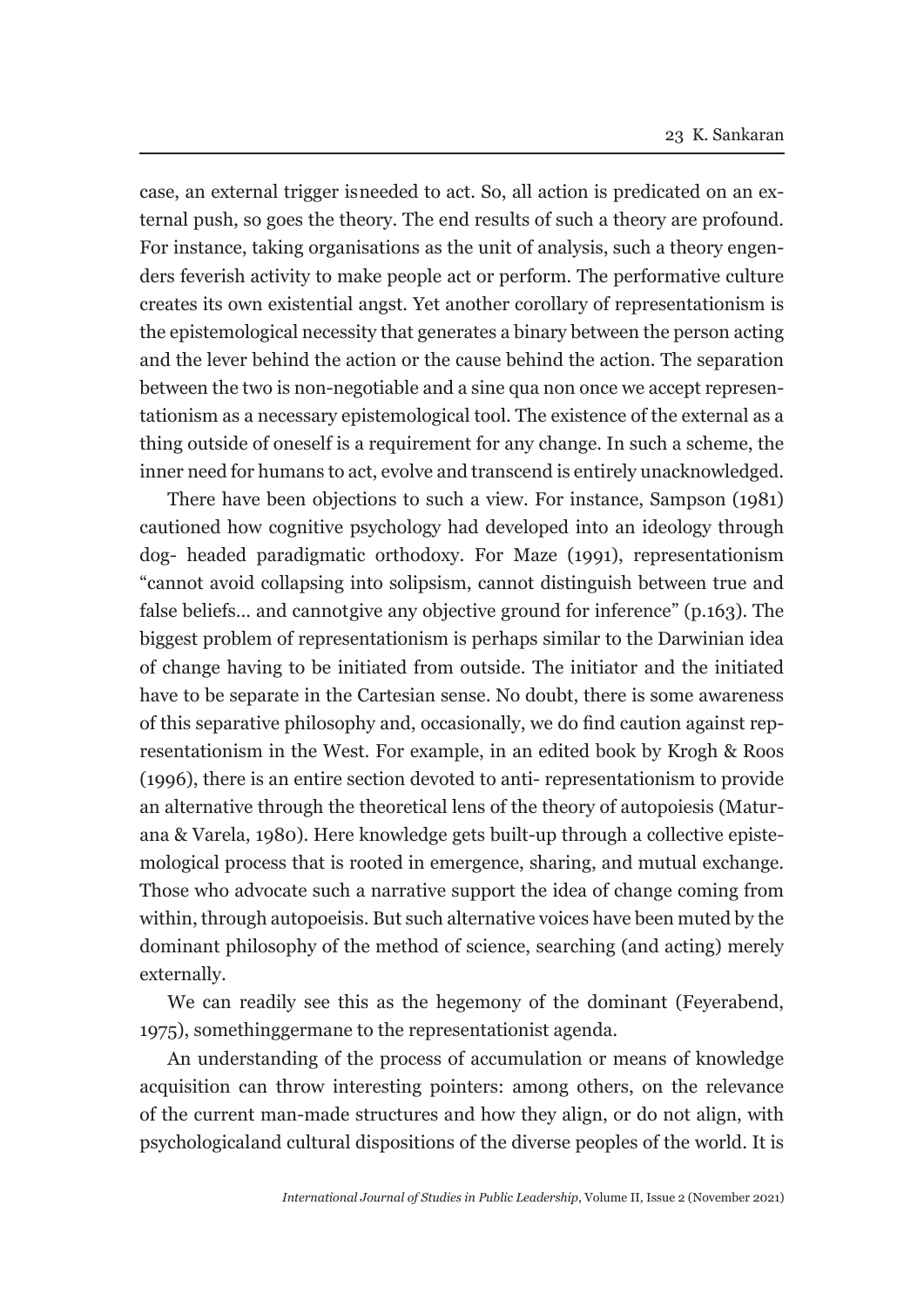worth examining whether changes can be wrought for greater effectiveness to positively influence attitudes, behaviours and dispositions of people and the design and conduct of institutions. A periodic review of such a nature is required so that knowledge accumulation and knowledge structures remain relevant for achieving individual excellence and social good.

For the most part, all developments in scholarship in recent times are based on the foundations laid by Western ideals of the means of knowledge acquisition. In the Indian context, the question is "is this scholarship and the manner in which this is organised congruent with the basic Indic ethos?" If not, is it too late to do something? What can be done? If we can answer these questions, we will be in a better position, as acivilisation, to adopt what comes from the West more organically and more effectively and assimilate them without violating local sensibilities. Perhaps the sad truth is that we have not examined the importance of how contemporary knowledge structures are organised and how these conform to Western ideals, based on science, which may be in variance with local psychological dispositions and wisdom traditions. Devisch (2003, p.117-118) points out, "Western science has the tendency to create an image of the other as being inferior or incompetent in order to reinforce its own hegemonic role. Modern Science, with its lack of self-criticism, is often contrasted to the sciences of other civilisations, such as those of China, India, Islam and the Ancient Civilisations of the Americas."

If scientific knowledge is allegedly partial, what would be the case of social sciences and the inbuilt biases? Oldeman (2003, p.73) captures the uneasiness and suggests a way out:

"Since my early days, Science promised a universal method to explain everything, but university science with its inner contradictions left me bored… The rainforest is a great debunker of arrogant scientists. Its plants and animals are countless, its inner subdivisions are not sharp, timing of events there is imprecise… Our neat science predicts correctly how stars move, but not epidemics or jobless periods, or tree growth. The dilemma of structure (3D) versus becoming (4D) always was central to human thought. It is met by two axioms defining an elastic universe with fractal dimensions.

First, structure is a very slow process and process is a very short-lived structure. Second, due to a short life-span, humans can only perceive infinity if broken down, folded, refolded, etc., a fractal image. These axioms and some rules derived yield a logically coherent image of the universe, inclusive of but broader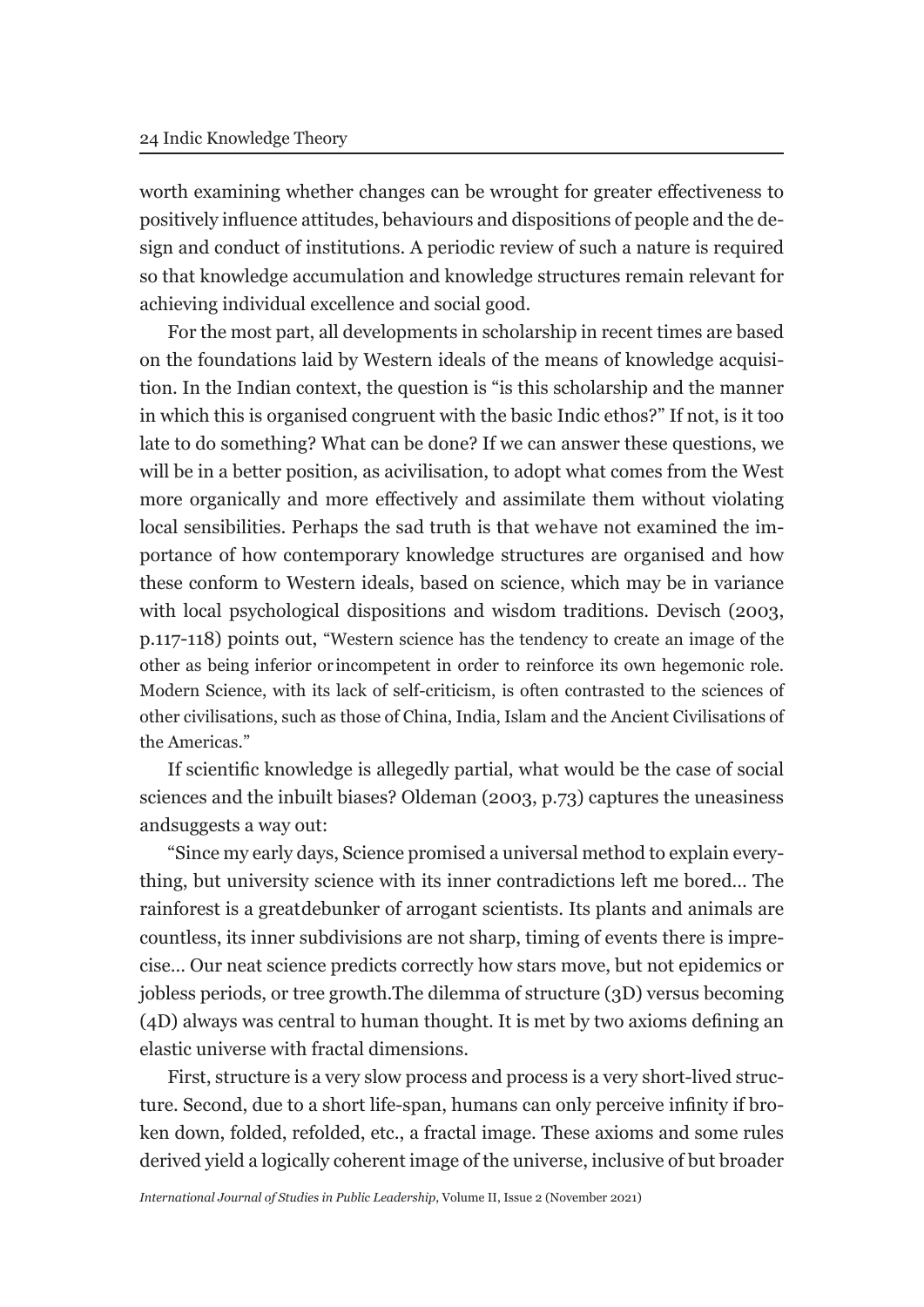than science as taughtin schools today."

Indic seers such as Sri Aurobindo and Swami Vivekananda had long pointed out that what is required in India is recognising, trusting and undertaking practices that correspond to higher-order consciousness (Oldeman's 4D in the above quote) without violating the material aspirations of its people. This may be the way to achieve peace, prosperity and social good.

Representationism, broken down to solipsism, has led to the confusion of the post-truth world that has difficulty to distinguish truth from facts. Issac Asimov (1982, p.100) had said, "The closer to the truth, the better the lie. The truth itself when it can be used is the best lie." Two consequences emerged. First, the idea of a "thing in itself" or "truth in itself" has lost meaning and the responsibility for this may lie with representationism. Second, ironically, personal control is now slipping away from mostpeople. On the one hand, representationism brings about a sense of personal control.

After all, "I have to see for myself the truth of the representation" is a comforting thought. This is an error of solipsism. The problem goes even deeper. The dominant paradigm has also surrendered the freedom of interpretation to the "object out there." The locus of control resides out there, outside of oneself. This is a serious loss of freedom. We just have to scan the social media to conclude that human beings have become humanoids behaving in ways predictable that can only be ascribed to the loss of autonomy and personal freedom.

### **Theorising Action: The Current Scientific View**

As an aid to action, social sciences and humanities in the Western tradition insist on the study of phenomena at various levels of human aggregation: At the level of individuals, family, neighbourhood groups, work-related groups, organisations that are organically developed or designed by humans for a specific purpose, political or freedom movements, event congregations, large groupings of commercial guilds, religious groupings, political groupings, bureaucracy, military forces, geographical groupings such as nations, regions, continents or humanity at large, etc. The above levels of human aggregation correspond to various "Units of Analysis" (Lewis-Beck, 2004). At the level of individuals, the Unit of Analysis is the individual; similarly for other levels such as groups, organisations, society, etc. The Unit of Analysis may be considered the first dimension in the Western inquiry process.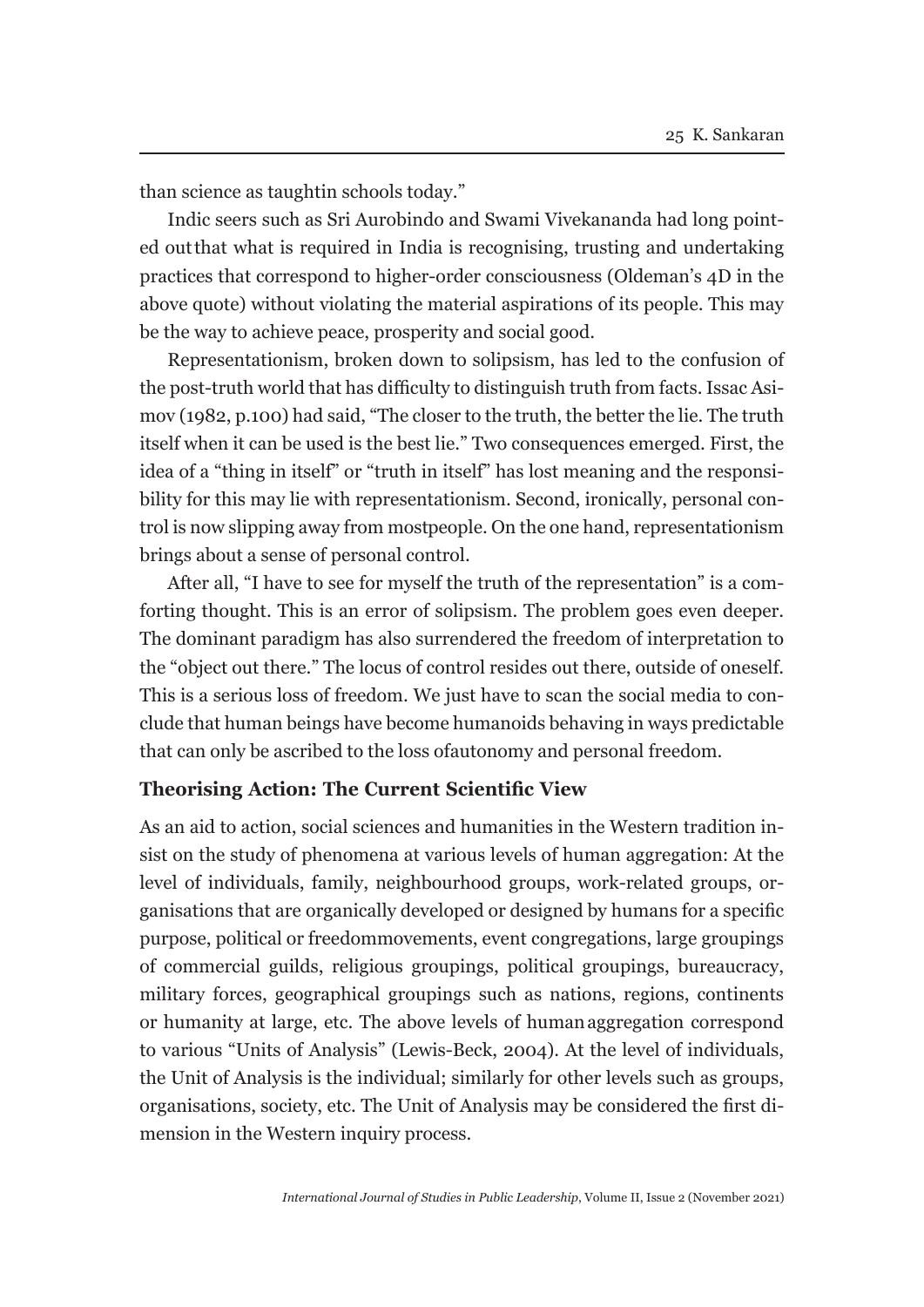The next dimension includes the different kinds of "human happenings:" experiencing, thinking, feeling, willing, solving problems, exploiting opportunities, behaving, being in action, interacting, communicating, making artifacts, consuming, altering the world around to suit the "human mission," generating artistic outputs of written material, painting and drawings, music, etc. Let us call this dimension the "Realm of Activity."

In a broad sense, the entire knowledge enterprise in the Western sense is meant to give better results (defined as leading to desired outcomes) through the Realm of Activity. Besides the two dimensions of "Unit of Analysis" and "Realm of Activity," a third one exists, which is "Time." Here comes history. Any topic within the realm of social sciences/ humanities would be a point of intersection among these three dimensions. The collection of intersections can be viewed as a matrix that provides the canvas for the entire range of knowledge in the field of social sciences. The following Table shows a few points on the matrix (or sample intersections) and corresponding Knowledge Domains. All colleges, schools, departments and study groups developed with Western ideals of knowledge can be similarly viewed in terms of the three dimensions creating different Knowledge Domains.

Latour (2013) considers a thought experiment where an anthropologist comes up with the idea of "reconstituting the value system of Western societies." He speculates, "If the question of where to begin nevertheless strikes her (the chosen anthropologist) asquite complicated, it is because the Moderns present themselves to her in the form of domains, interrelated, to be sure, but nevertheless distinct: Law, Science, Politics, Religion, the Economy, and so on; and these, she is told, must, by no means, be confused with one another. She is strongly advised, moreover, to restrict herself to a single domain "without seeking to take in everything all at once" (p.29). A domain, even if an epistemological construction, has emerged as an ontological reality for the modern human being. The insularity is reflected in the domains of knowledge, examples of which are shown in Table 1.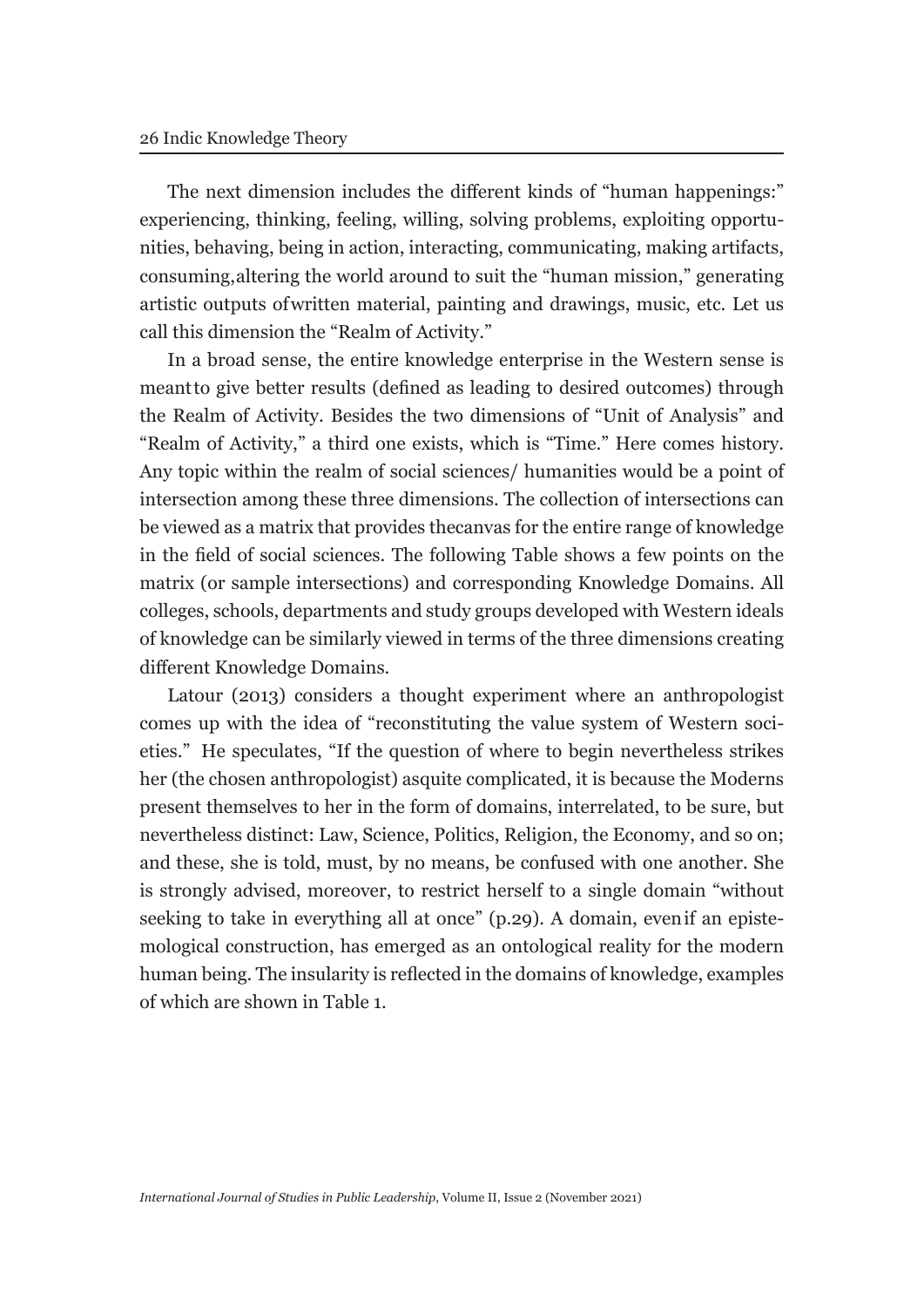| <b>Table 1:</b> A Sample List of Intersections of Western Social Sciences |  |
|---------------------------------------------------------------------------|--|
| Knowledge Matrix                                                          |  |

|                | <b>Intersection of the Three Dimensions</b>                                                               | <b>Knowledge Domains</b>                      |
|----------------|-----------------------------------------------------------------------------------------------------------|-----------------------------------------------|
| 1.<br>2.<br>3. | Unit of analysis: Individual<br>Realm of human activity: Thinking<br>Time: Present                        | Cognitive Psychology                          |
| 1.<br>2.<br>3. | Unit of analysis: Children<br>Realm of human activity: Thinking<br>Time: Across the time of childhood     | Developmental Cognitive Psychology            |
| 1.<br>2.<br>3. | Unit of analysis: Organisation<br>Realm of human activity: Economic activity<br>Time: Present             | Study of contemporary commercialorganisations |
| 1.<br>2.<br>3. | Unit of analysis: The military forces<br>Realm of human activity: Defence of the country<br>Time: Present | <b>Military Studies</b>                       |

Granted, in any knowledge domain, the environment and context also may come into play while dealing with a specific intersection. For instance, in the case of "Military Studies" mentioned in the last row of Table 1, even if the level of human activity is the "Defence of the country," the offensive capabilities of the enemies (context) would legitimately be taken into account. Similarly, while studying corporate bodies, it is recognised that it is important to study the pulls and pressures exerted by a firm's environment; to achieve this, one must have an understanding of the context of the dynamics of the industrial organisation in which the firm is located.

Within each domain, the inquiry may broadly be about what is (descriptive) or what ought to be (prescriptive). The inquiry process and the methodology adopted is one of a) Categorisation, b) Causality discovery, and c) Identification of Reference Variables and due measurement thereof. The three are fundamental to the inquiry process. First is Categorisation, which is the very basis for analysis and allows the beholder to distil the complexity into manageable chunks. The second, Causality Discovery, provides the logic for understanding how changes can be affected. The third, Identification of Reference Variable, provides the reference point for knowing "where one stands" as of today and "where one ought to be" in future. Action ensures the movement from "where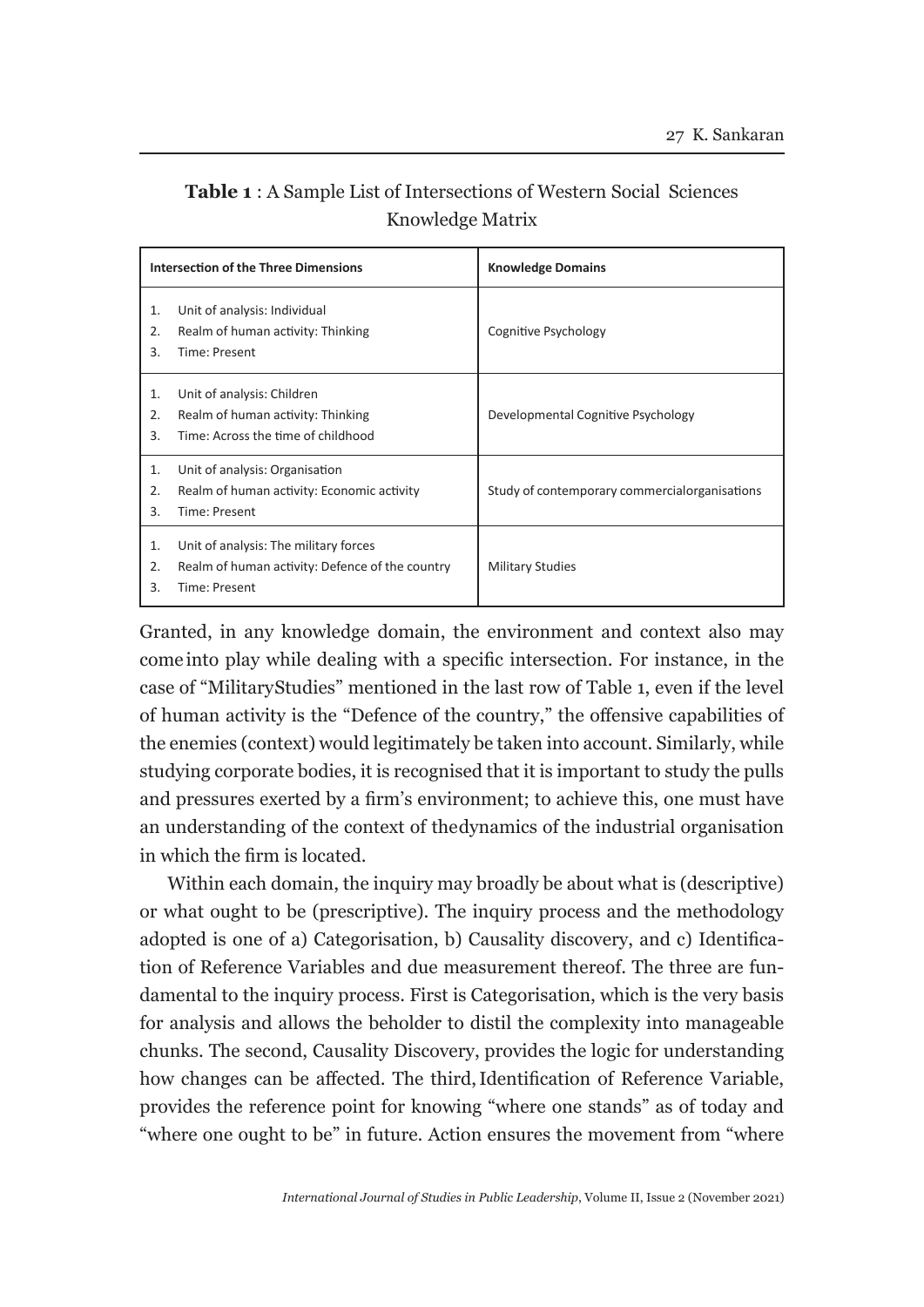one stands" as of today to the desired "where one ought to be" in future.

In addition to the above, the inquiry would also include how the domain is (or should be) studied, which is about epistemology, methodology, etc. Figure 1 on page 18 represents the above description of how knowledge gets specialised in the Western mode of knowledge development. At the left top corner are the three keys to specialisation of knowledge that have already been discussed: Unit of Analysis, Realm of Activity and Time. They together generate a Knowledge Domain, which gets specified in terms of Categories, Cause-Effect attributions and Reference Variables. They roughly encompass all the functions of the "formulation" stage. Next, from the perspective of knowledge leading to action, there is the need to specify which Reference Variable is being addressed (such as maximization of income or enhancement of distributive justice, etc., in the case of economic studies). Finally, there is the need to specify the actual action to be executed with a feedback loop to check for progress. The feedback provides future reference for the next round of action.



**Figure 1 :** The Dominant Knowledge-Action System

A short description on the Reference Variables with some examples would be in order. In the case of economic sciences, for instance, the Reference Variable may be economic growth. Similarly in the case of sociology, it may be "community orientation of the citizens." For psychological science, it could be "individual happiness" or "anxiety," etc. To arrive at ways to maximize or minimize these variables, systems (economic, social or personal, as in respective cases above)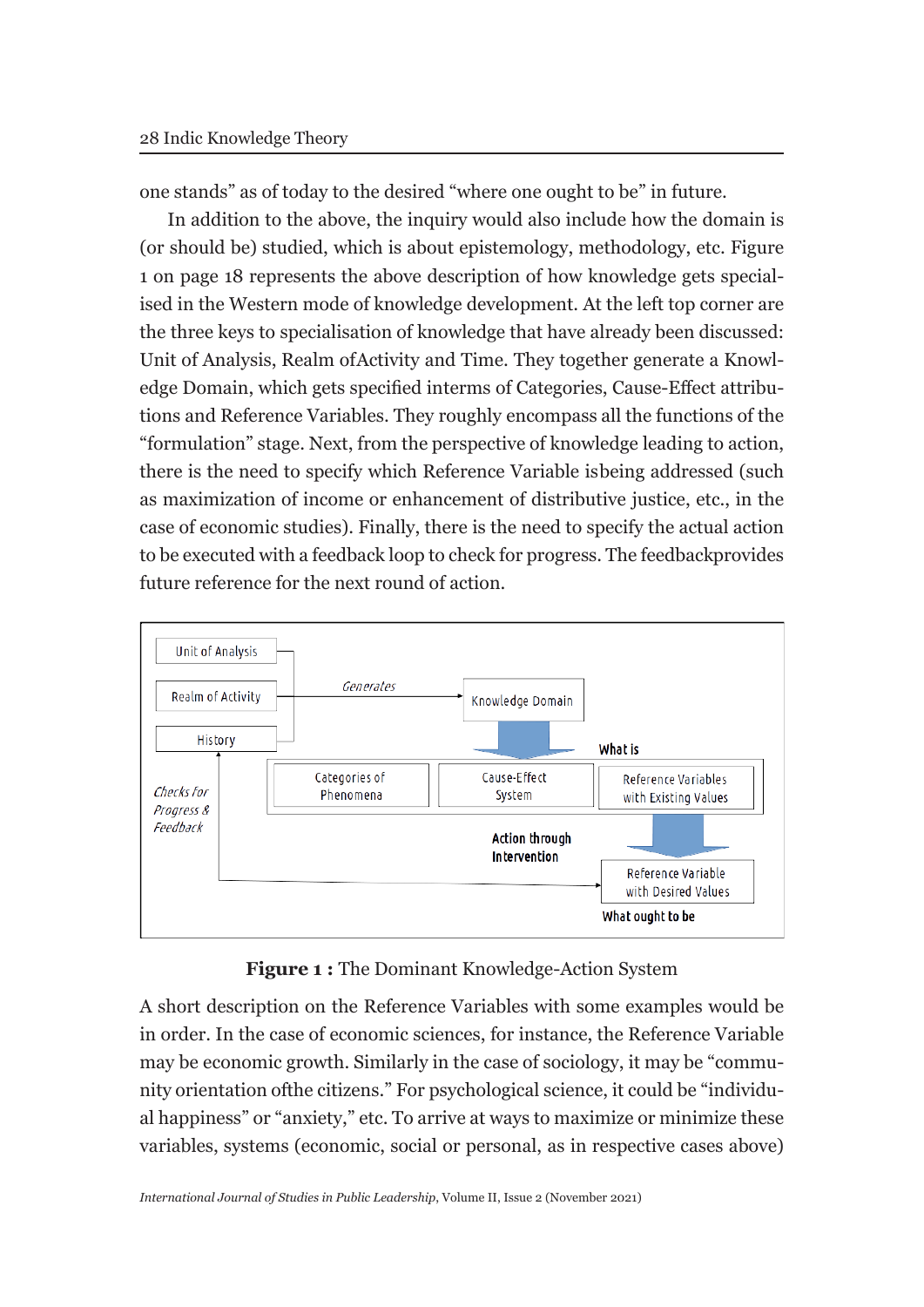are studied. Armed with "what is," it is possible for researchers, analysts and policy specialists to generate "what ought to be." With this in place the "doer" or the implementing agency is closer to action or implementation. The question that now arises is "To what extent can the Reference Variable to be maximised (in case of something that is desirable, such as wealth of a nation) or minimised (such as poverty or skewness in wealth distribution)?"

The modelling achieved in the first phase of knowledge development (of determining "what is," categories and cause-effect understanding) helps to find out what the levers of action are, over which decision makers have control (causative variables).

These could also be some additional causative variables that can be generated through engineering the external environment or context (this is not shown in the diagram). As an example, where economic prosperity is the desired outcome, manipulating the external environment may be through military options or with the help of covert intelligence activities. The causality model is thus "expanded," as are the available levers of causative variables, in order to generate the desired outcomes (measured by the Reference Variables). Whether the causative variables are adequately understood is a moot point. The sparsity of causative factors considered and the linearity of causal relationship assumed have always been known to be problematic. These "imperfections" pass off as acceptable for "practical" considerations.

The above approach is extremely logical and may have been sufficient for the industrial-economic age, where reason alone was sufficient. It has worked well, especially for the economically developed societies that had colonised the rest of the world. This kind of logic was the cornerstone of the so-called European enlightenment.

The direction of scholarship that developed under such circumstances focused outwardly to maximise the returns through economic development and reduce the social negatives such as unemployment, etc. This logic, developed in the West as a panacea, was thrust upon the rest of the world; Rudyard Kipling called it the "white man's burden." The main restriction of this entire approach is its sheer logicality and the exclusive use of the mind. The mind also justifies physical violence. All scholarship so designed would eventually have, overtly or covertly, such a logic resident in it. Logic and rationality are held to be the only aspects of learning. Even aesthetic experience got subsumed under the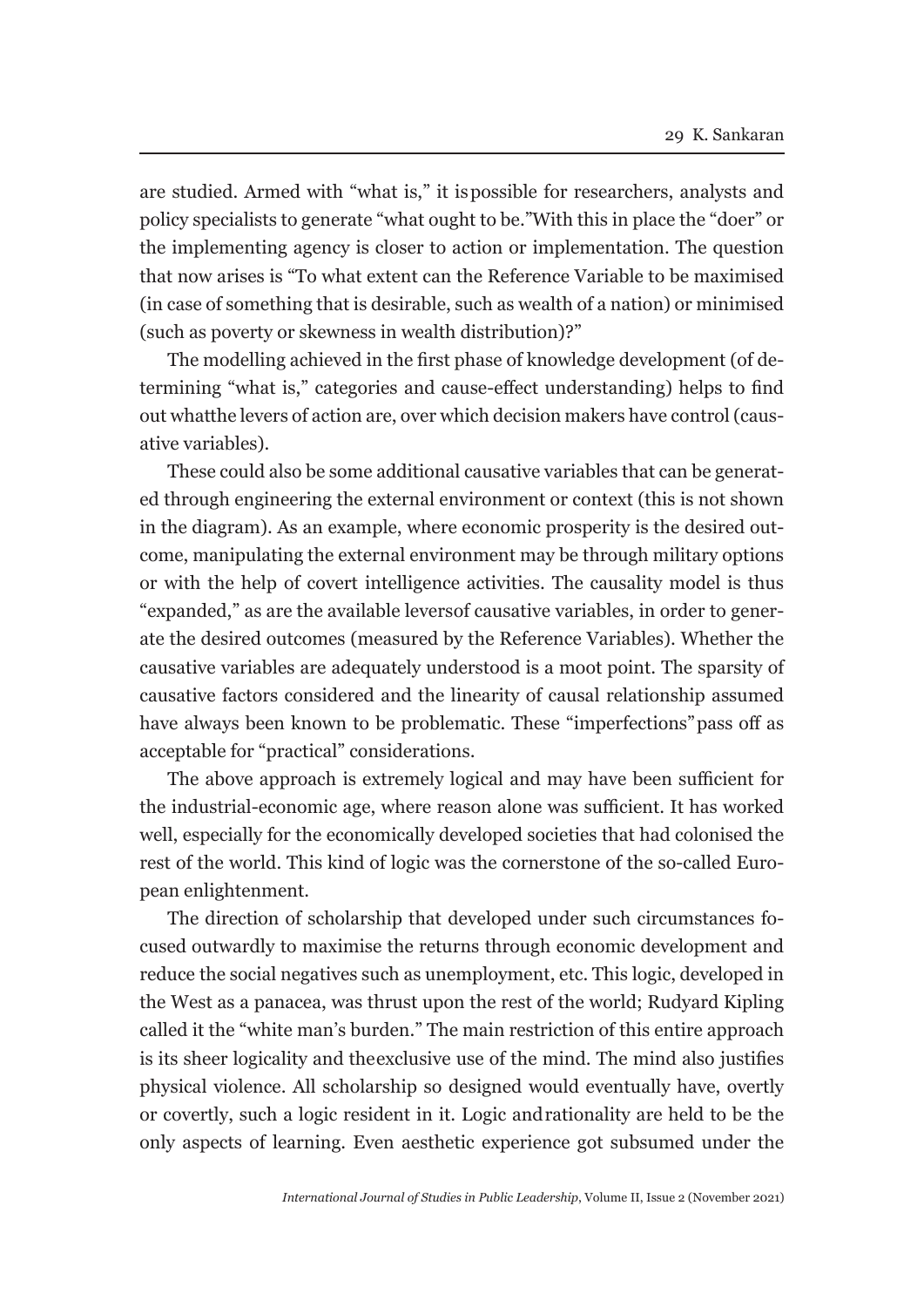logic of utility. Resilience, inner courage, sacrifice, surrender, transcendence, embodied learning, etc., got left out. Action had to be purposive in a very overt manner, engendering tensions between opposing forces, between what is now and what ought to be, which resulted in competition for resources and competition between alternative models, such as capitalism, socialism, etc. Conflict and opposition thus got built into the very definitions.

In such a scheme of things, structures of conflict are designed and implemented in social systems so as to ensure that there are no excesses committed by anyone concerned. The dialectic tension ensures that no party acts excessively in their own interest at the cost of ethical obligations. As an example, the boards of directors or governing bodies of public limited companies are designed to account for agency conflict between the CEO and the shareholders. Representatives of the shareholders balance the power that the CEO wields along with the executive team. Similarly in the administration of the state, a "healthy" balance between the triad of legislative, executive and the judicial is sought so that none of the above branches would wield excessive power, nor would they influence the powers wielded by one of the constituents of the triad. The dyads and the triads structurally ensure some form of balance, so goes the argument.

In this thinking-action model, the object would simply remain as a lumpy something, no matter if it is a flesh-and-blood living being. It becomes something that can be "legitimately" exploited and made use of. If we reflect deeply, the consequences are deep. Slavery, colonisation, legitimisation of the idea of "buyer beware" in economic exchanges and a host of other gross "givens" arise from this objectification that has its roots in the legitimisation of the "material" knowledge structure that we describe here. There are other implications from the subject's side too. While the object becomes a mere "lumpy" thing to be studied, the subject is one uniform observer, impartial, unchanging and feelingless, which could necessarily be considered one homogeneous gross object. Uniformisation and lack of acceptance of diverse ways to view things, intolerance to imagery, likelihood of calling out imagination as unscientific, lack of understanding of what is meant by the Sanskrit word, *bhava*, are all built into such an overall schema. On top of it, it panders to the hegemonic power structure, of which Bourdieu (1990) was keenly aware. He mentions of his realisation of the importance of rituals to traditional societies, a form of serious meaningful collective action, as follows: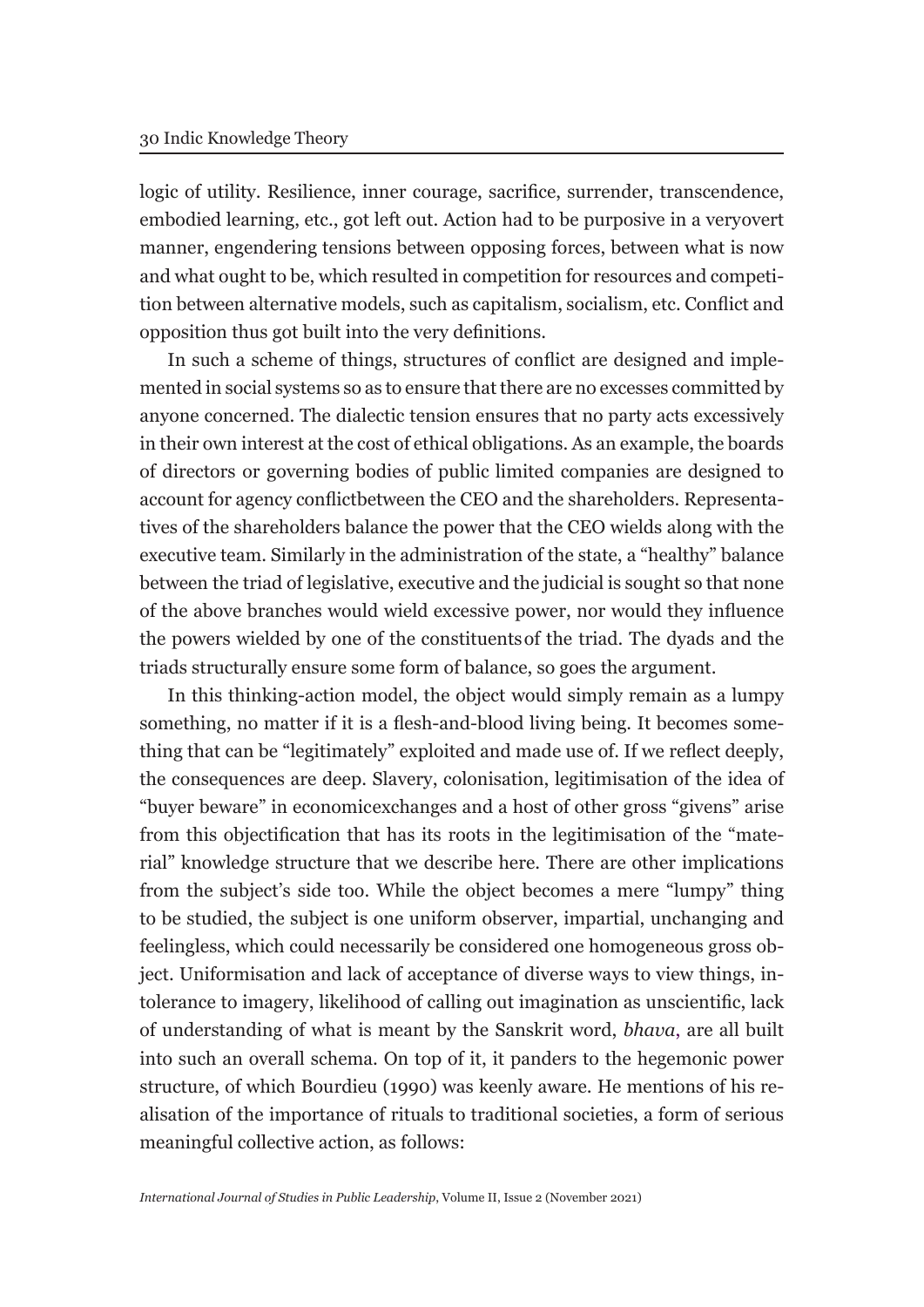"I would never have come to study ritual traditions if the same concern to 'rehabilitate' which had first led me to exclude ritual from the universe of legitimate objects and to distrust all the works which made room for it had not persuaded me, from 1958, to try to retrieve it from the false solicitude of primitivism and to challenge the racist contempt which, through the self-contempt it induces in its victims, helps to deny them knowledge and recognition of their own tradition" (p. 3).

Many others too have been aware of the malaise of this collective logical heartlessness. For Naipaul (1967), the irreparable damage is already done: "The empires of our times were short-lived, but they have altered the world forever; their passing away is their least significant feature" (p. 38). Perhaps Naipaul was not able to see the undying inner *bhāva* resident in fellow beings belonging to a culture with which he had a love-hate relationship. For Bhargava (2013) it has adverse impact on both sides:

"…the pernicious impact of epistemic colonisation has deep negative connotations for not just the colonised, but the colonisers themselves who have great difficulty in being "rescued from the pernicious effects of their own imperial imprint"" (p. 413).

Freire (1970) too echoes a similar sentiment in his suggestion that both the oppressor and the oppressed are brutalized by the "pedagogy of the oppressed." Perhaps the solution is epistemic pluralism, a movement away from hegemony and imperialism, which will benefit the Western half too. Eliot expressed the condition of the modern man as long as a century ago in his "Choruses from the Rock":

"The endless cycle of idea and action,

Endless invention, endless experiment,

Brings knowledge of motion, but not of stillness; Knowledge of speech, but not of silence; Knowledge of words, and ignorance of the Word."

Let us see how Indic systems can provide an antidote to the feverish, mindless action that representationism has engendered.

## **Indic Knowledge Systems**

Western knowledge systems are well-defined and the matrix of intersections is clearly and logically defined. Indic knowledge system, however, can be imagined as Indra's Net, a reference made in the *Atharva Veda*. Indra's Net is the beau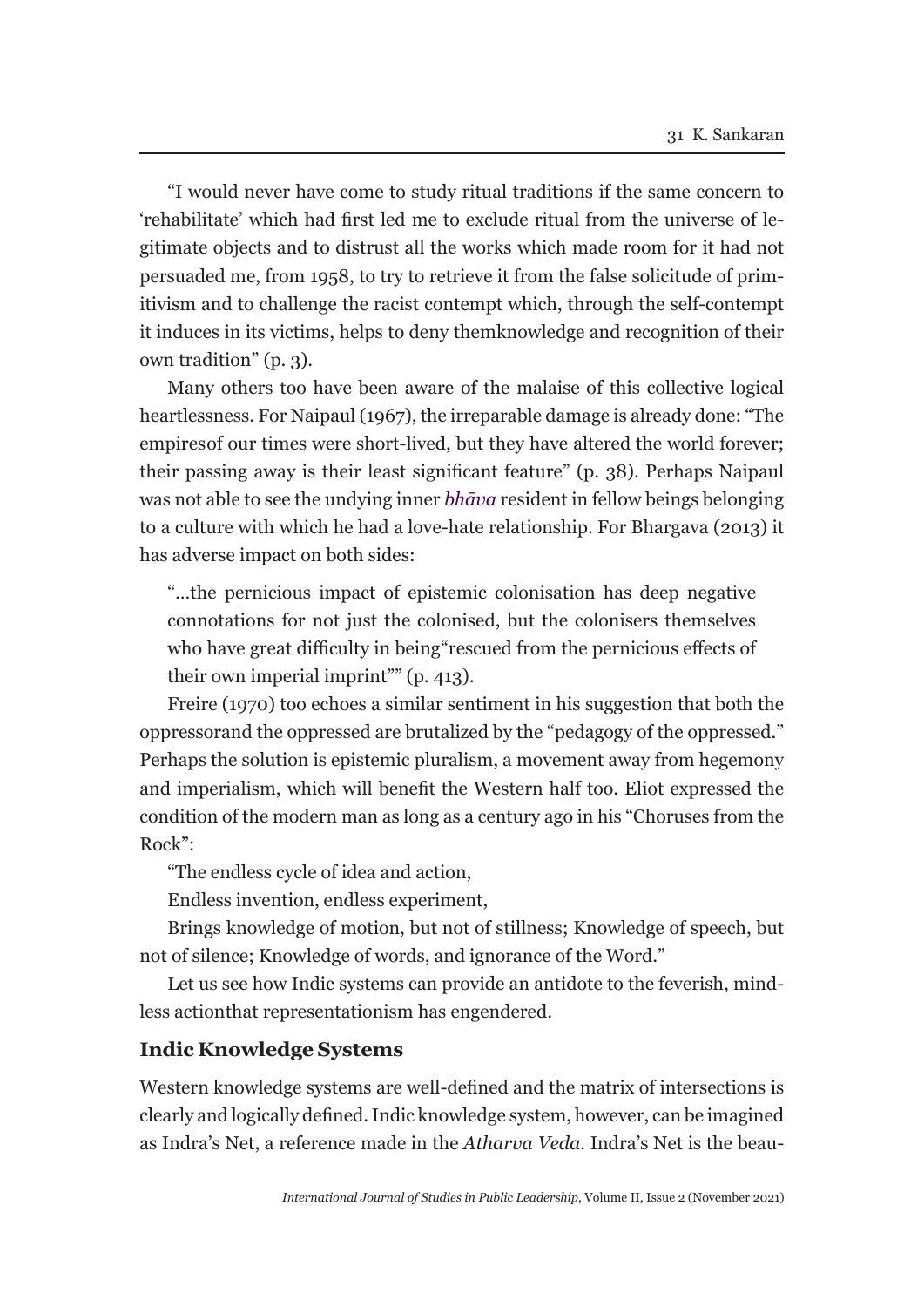tiful cover over mount Meru, the axis mundi of Vedic cosmology, the heavenly abode of Indra, the king of the Vedic Gods. The metaphor conveys the idea of a vast canopy of a net created out of innumerable cords that has an effulgent jewel at each intersection or vertex. The infinitesimal jewels shine by themselves and generate light (*jyoti* or effulgence) while also receiving light from other jewels. In addition, the reflections and re-reflections create an imagery of infinitesimal interconnections.

The origin of the idea of Indra's Net can be traced to the early Pali scriptures of India conveying the idea of *paticcasamuppáda "*which means dependent co-arising or interconnected origination" (Thiele, 2015; p. 17)*.* Nothing exists by itself. This corresponds to the idea of *anicca*, or impermanence or non-essentiality of things, an idea that Nagarjuna, the great exponent of Mahayana Buddhism, propagated. Neither does a thing's origination directly depend on something else nor does it directly give riseto something else. The non-essentiality boils down to *sunyata* or emptiness. The idea of interconnectedness travelled to China and became a part of the philosophically-inclined Hua-yen school of Ch'an Buddhism (or Zen in Japan).

For Malhotra (2014) Indra's Net conveys the philosophical unity and richness behind the different aspects of Hinduism. The coherence can only be explained in supra logical ways. Each of these jewels is self-luminous, with the power to illumine other jewels with a million rays. Along with the power to give (illumine), there is also the power to receive (be illumined). The metaphor conveys mutual support and inter- dependencies. As against the dominant Western well-argued, rational, but reductionistic descriptions of social sciences, Indic knowledge systems and social theory seek to describe the vast panorama in a poetic and sublime manner. Overlaps become a metaphor for flexibility and mutuality, self-effulgence creates an imagery of self-adequacy, and imagination from within fosters appreciation of the outside.

In the Western system, the subject is a fixed entity who is perforce expected to see knowledge domains in a fashion identical to others, which admittedly is the very nature of objective knowledge. On other hand, the Indic panorama offers several possibilities.

Subjectivity is natural, a way to enrich one another and a source of strength. It provides both variety and self-transcending possibilities. All the while recognizing the need for uniformity and agreement at the transactional level. The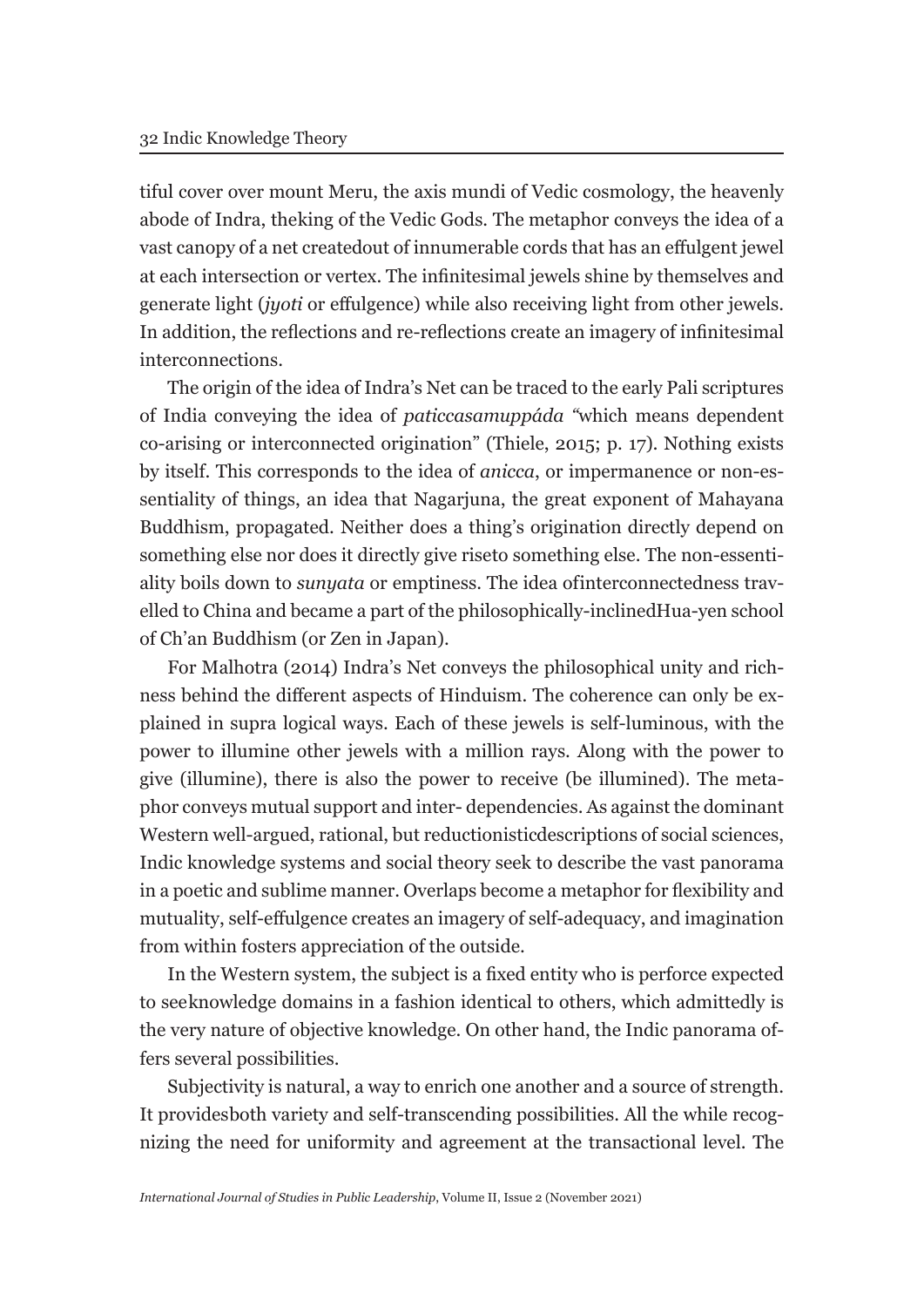accommodation of subjective reality acknowledges the subject as capable of higher consciousness, to become, and change as a node on Indra's Net in a new and renewed manner. The ascension of consciousness has been described by a large number of Indic and Western seers, authors, yogis or gurus, belonging to different traditions.

Gradations in human consciousness can be expressed in many ways in the Indic system. For instance, Aurobindo (1972) dealt extensively with different levels of the mind. The Buddhist tradition also gives tremendous importance to the mind. It advocates reigning in it in to find happiness, thereby fostering major implications for social dynamics. In most of the discussions on interactions, Western scholarship, at best, divides the realm of interactions into two: transactional and transcendental. The transactional has to do with man-to-man interactions and the transcendental with man to God. These are conceptually opposed to each other, so to speak. The dominant pattern in the Indic tradition is more fractal. One level gets encased in the other. A good example of this is the *pañcakoṣa-*s that represent the five layers of the gross-subtle gradations. As one expands in consciousness, the level of subtlety goes up and becomes more and more instrumental in impacting the grosser. This ties in well with the idea of the sense organs in the Indic traditions, which do not merely consist of the motor organs of eyes, ears, skin, tongue and nose (*karmendriya-*s) but the subtle, inner connections of sensing that include *jñānendriya-*s and *buddhīndriya-*s (Satprakashananda, 1965) connected to the mind.

The idea of *pañcakoṣa*, originally from the *Taittriya Upanishad* (see translation by Sharvananda Swami, 1921), applies to, among others, to human consciousness.

*Pañca* and *koṣa* mean "five" and "sheath," respectively. The five *koṣas are annamaya koṣa*, *praanamaya koṣa*, *jnanamaya koṣa*, *vijnanamaya koṣa* and *anandamaya kosa*. These sheaths correspond to roughly, anatomical, physiological, psychological, intellectual and universal existential layers. While the *pañcakoṣa-*s are generalizable to almost anything that straddles the gross-subtle range, they are more easily described when applied to a context. For convenience, we have chosen the gradations of human consciousness.

Muktananda (1974), translating Srimad Jnaneshwar Sant's teachings, describes the correspondence of consciousness to the level of the gross-subtle scale of human existence as follows: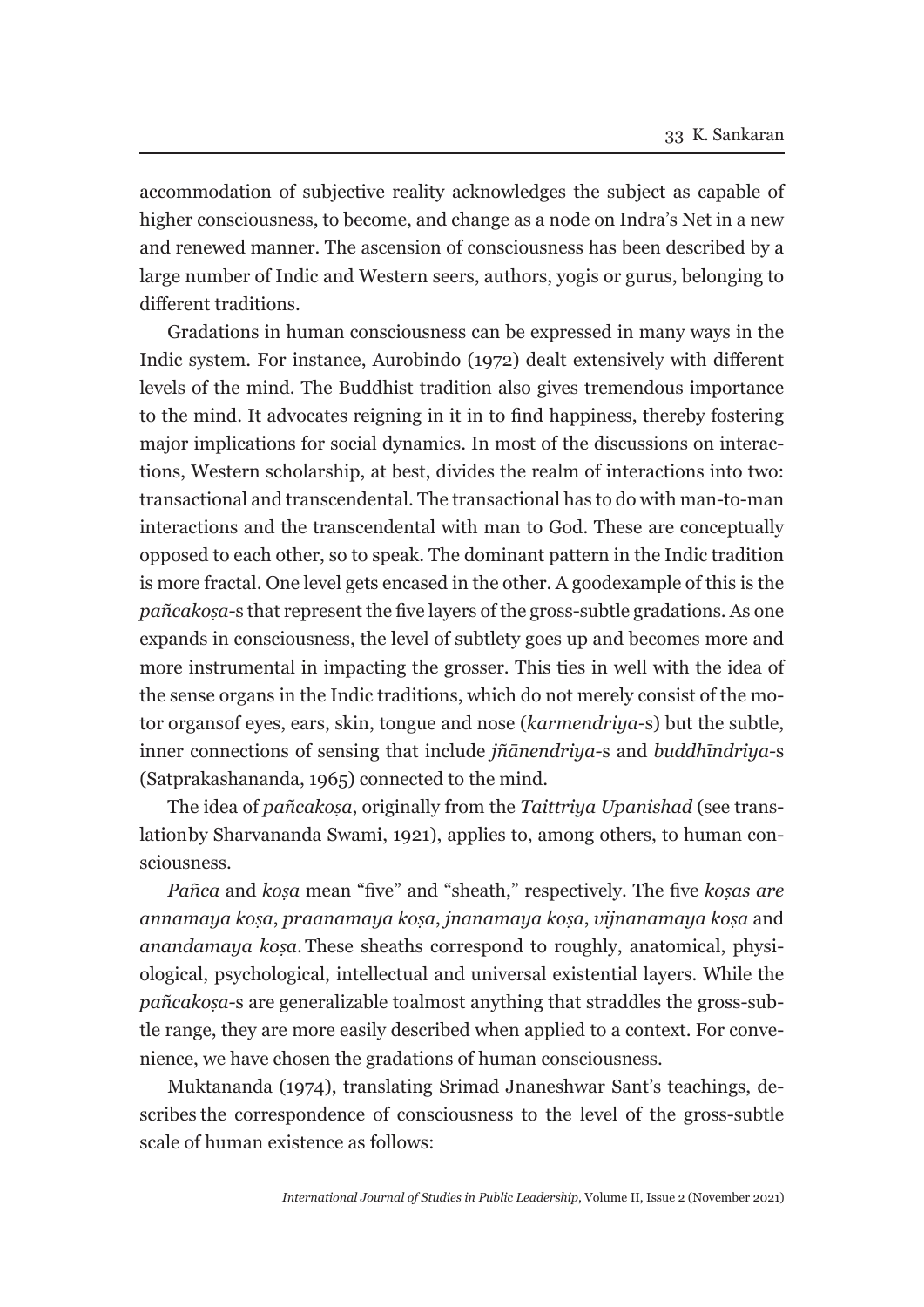"The lotus of the human form consists of four petals of four kinds, colours and sizes. The first petal represents the gross body, perceived by the senses. Its colour is red. The second stands for the subtle body, in which we experience dreams; it is white in colour and thumb-size. The third signifies the causal body; it is of the size of a fingertip and black in colour. The fourth denotes the supracausal body; it is as tiny as a sesame seed and its colour is blue. It possesses the greatest significance. It is uncommonly brilliant and forms the essence of the path, being the highest inner vision" (p.76).

Sri Aurobindo envisaged gradations of the mind in *Life Divine,* where he provides a gradual ascending unfoldment: the stages are the Higher Mind, the Illuminated Mind, the Intuitive Mind, the Over Mind, and the Super Mind. (Aurobindo, 1972). Even if these states of mind are not directly linked functionally to the *koṣa-*s on a one-on-one basis, there appears to be a compelling level of homologous correspondence in the overall structure. Similar correspondences could be observed in Wilber's (2001) integral theory of consciousness or Schumacher's (1977) fields of knowledge.

In a similar vein, acknowledging the source of Vedic wisdom, Barrett (n. d.) provides an interesting extension to Maslow's hierarchy of needs. According to him, the first four Maslowian needs arise from fear with implications for early maladaptive schema (Young et al, 2006) that "strongly influence the levels of consciousness we operate from during our adult years; they keep us focused on our deficiency needs, not allowing us to explore our growth needs." The correspondence between Barrett's seven stages of ascending consciousness and the five stages of Maslow's hierarchy of needs is shown in the Table 2 on the next page.

| Level         | <b>Barrett's Con-</b><br>sciousnessStage | Maslow's<br><b>Hierarchy of Needs</b> | <b>Motivation to Act</b>                                             |  |
|---------------|------------------------------------------|---------------------------------------|----------------------------------------------------------------------|--|
| 1             | Survival                                 | Physiological                         | Underlying anxieties about not being safe or secure                  |  |
|               |                                          | Safety                                | and not having enough.                                               |  |
| $\mathcal{P}$ | Relationship                             | <b>Belongingness</b>                  | Underlying anxieties about not being acceptedand<br>not being loved. |  |

# **Table 2**: Mapping of Barrett's Level of Consciousness and Maslow's Hierarchy of Needs

*International Journal of Studies in Public Leadership*, Volume II, Issue 2 (November 2021)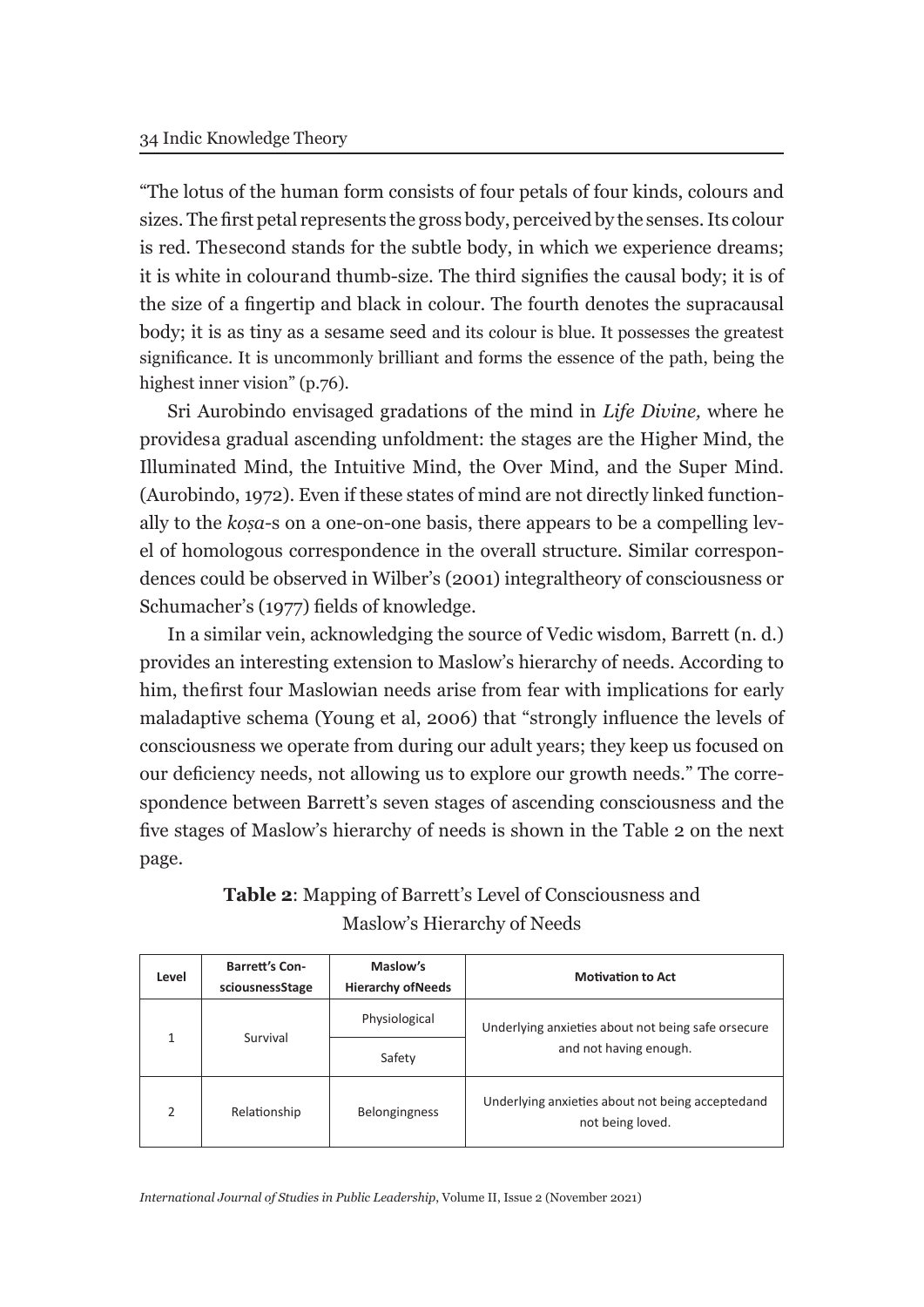# 35 K. Sankaran

| 3 | Self-esteem              | Self-esteem        | Underlying anxieties about not being respectedand<br>not being enough.                                            |
|---|--------------------------|--------------------|-------------------------------------------------------------------------------------------------------------------|
| 4 | Transformation           |                    | Becoming more of who you really are by<br>uncovering your authentic self and aligning yourego<br>with your soul.  |
| 5 | Cohesion                 |                    | Finding meaning in your life by aligning with your<br>passion or purpose and creating a visionfor your<br>future. |
| 6 | Making a differ-<br>ence | Self-actualization | Actualizing your sense of purpose by<br>cooperating with others for mutual benefit and<br>fulfilment.             |
| 7 | Service                  |                    | Devoting your life to selfless service in pursuit ofyour<br>passion or purpose and your vision.                   |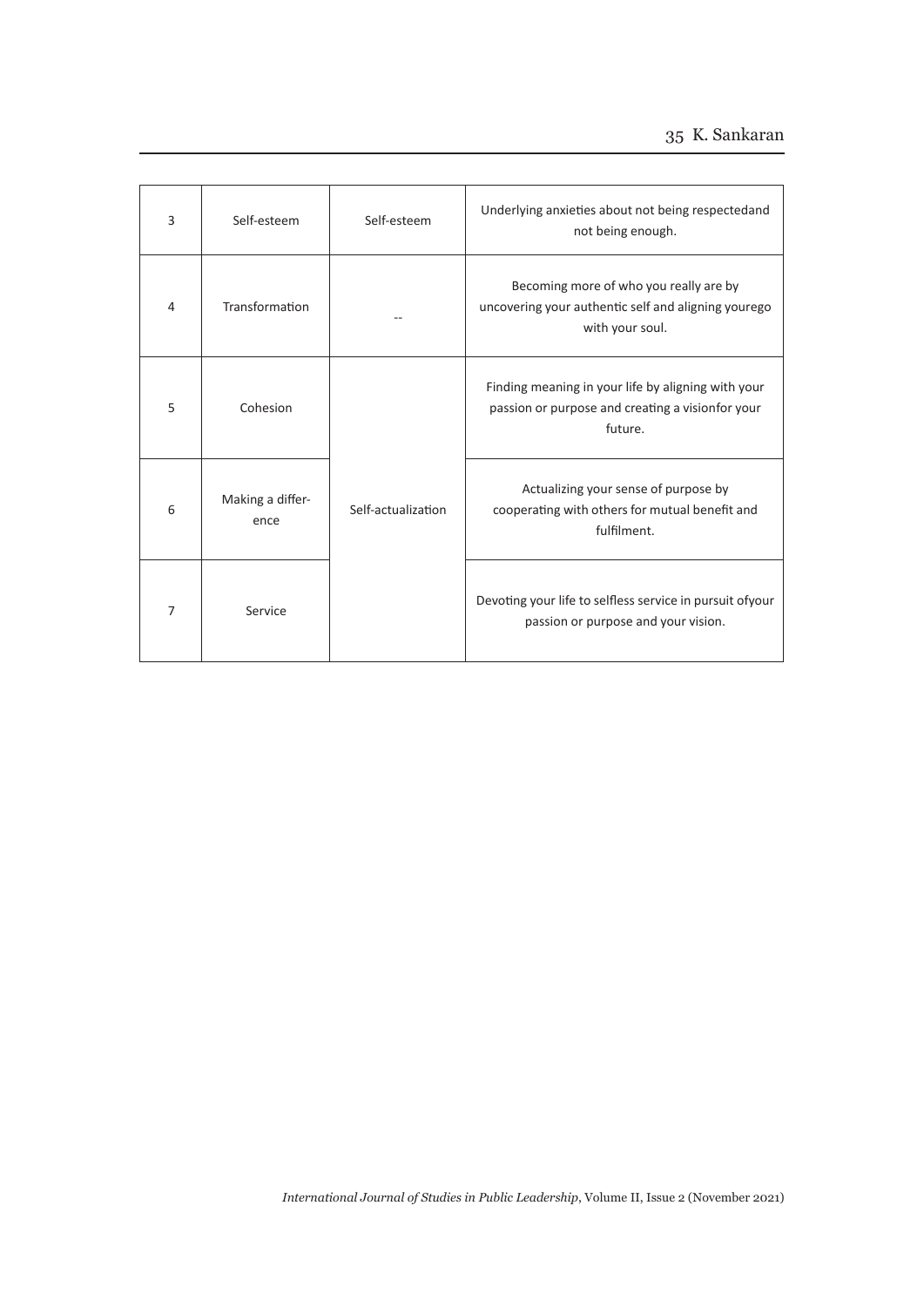The first three levels of consciousness in the above formulation are based respectively on anxieties of scarcity, loneliness and non-recognition. They are marked by the fear of denial of survival, being left alone and alienation, and loss of standing within the group, community or society to which the individual belongs. Once fear is overcome, a "change in phase" becomes evident, when fear, arising as it does from the sense of the separative consciousness, is replaced by the sense of the unitive. Until now the world out there is something predominantly physical with all its raw animosity and limitations, something to be fought against. With the change in phase, as Barrett calls it, the task is not to perceive the outside in separative consciousness and, in return, exert physically in a wanton manner, but to try to transcend physical circumstances. The job now involves not fighting the physical circumstances, but being in tune with the circumstances in a participative manner, without losing the explorative human dynamism in any way.

At the higher consciousness, there is a movement from fear to a higher-order consciousness. Here self-actualization manifests, according to Barrett, as a) internal cohesion, b) making a difference to others, and c) internalization of service as a higher order calling. If we map this to the three stages in the Indic action principle, they may correspond to *Iccā śakti*, *Jñāna śakti*, and *Kṛyā śakti*, respectively. Such a formulation allows for the individual to exert a great deal of self-mediated action (or autonomy), which is lacking in the representationist orientation bound by invariant physicality.

Objectivity itself gets questioned in such a scheme of things. While the West always celebrates individual autonomy as symbolized by the protagonists of Ayn Rand's novels such as *Atlas Shrugged* and *Fountainhead*, the problems of objectivity is being discovered in current Western philosophical discourse with solutions like intersubjectivity [see for instance, Gillespie & Cornish (2010) or Scheff (2016)] and social relatedness [see for instance, Schweitzer (2003)]. Indic thinking suggests the cultivation of the internal unitive experience through transcendence, independent or inter-dependent of the material world.

When it comes to measurements, it is clear that positivistic measurement orientation would admit only the first three fear-based elements that can be observed externally and therefore are amenable to traditional subject-object treatment, as in, for instance, behaviourism (Skinner, 2012). Today, Western psychology is reaching out to higher motivations beyond the "external observ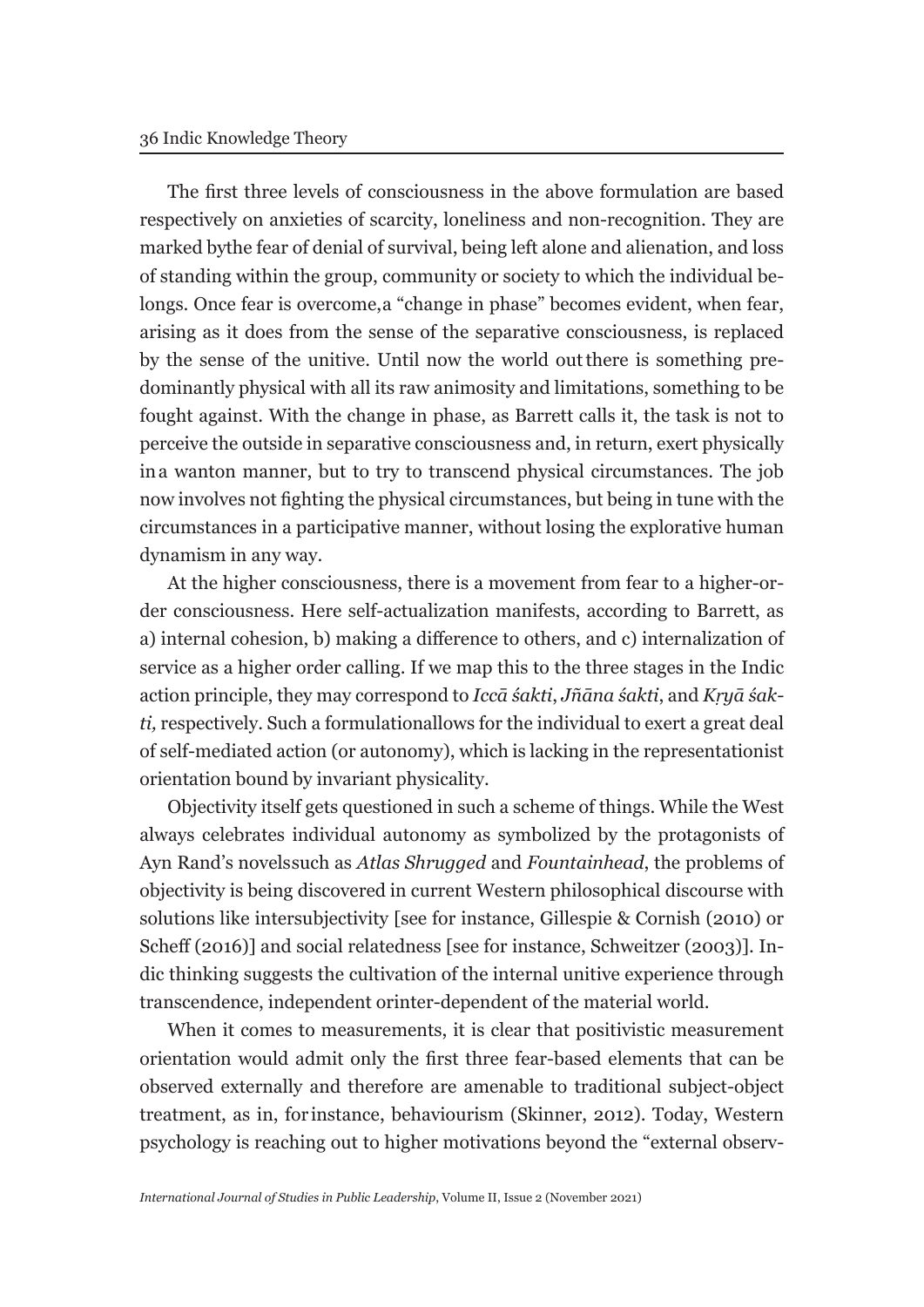able" through sophisticated development in qualitative research such as auto-ethnography or internal cellular level correlates and measurements in the human brain with probes, simulations, etc. If we were to go by the above observations, we can conclude that, until very recently, objectivity doggedly followed by Western knowledge traditions has excluded almost all knowledge work that transcends the zone of fear. The spectrum of true freedoms and higher human potential have thereby been excluded. Krishnamurti had pointed out on many occasions [see for instance, Krishnamurti (1969)] the ubiquity of fear-based human disposition and their overarching negative influence on humanly-designed institutions. The Indic viewpoint provides strong insights to transcend the positivism- induced boundaries that are deeply self-limiting.

### **Discussion**

This paper has already demonstrated that Western knowledge systems emerged as a compound of three factors, viz., Unit of Analysis, Realm of Human Activity and Time. These emerged as specialisations in academia over time. As they got determined by academia, specialisations, schools and departments emerged. While some may argue that there are advantages to such "planned" growth of scholarship, over a period of time they also emerged as hegemonic supra structures with no room for individual sensibilities and aspirations. Schoolman (2001) attributes the horrors of the world wars to this kind of loss of individuality, or what he calls aesthetic individuality:

"The destruction of the Jews was the consequence of the destruction of the aesthetic features of what the Western philosophical tradition since John Stuart Mill more narrowly understood as "individuality." "Aesthetic individuality," as I will call it, disappeared with the triumph of a form of rationality whose progress led inevitably to the Holocaust… In *Twilight of the Idols* Friedrich Nietzsche captures the relationship between reason and horror that must have prevailed at that moment in 1944 when Horkheimer and Adorno (authors of *Dialectic of Enlightenment*) first wrote of the "indefatigable self-destructiveness of enlightenment," of the path not to a truly human condition but rather to "a new kind of barbarism" on which the process of enlightenment seemed to have launched humankind" [Schoolman (2001), p.1].

The aesthetic pursuit that Schoolman talks of is quite congruent with the highly individualized spiritual pursuit envisaged in the true Indic tradition. If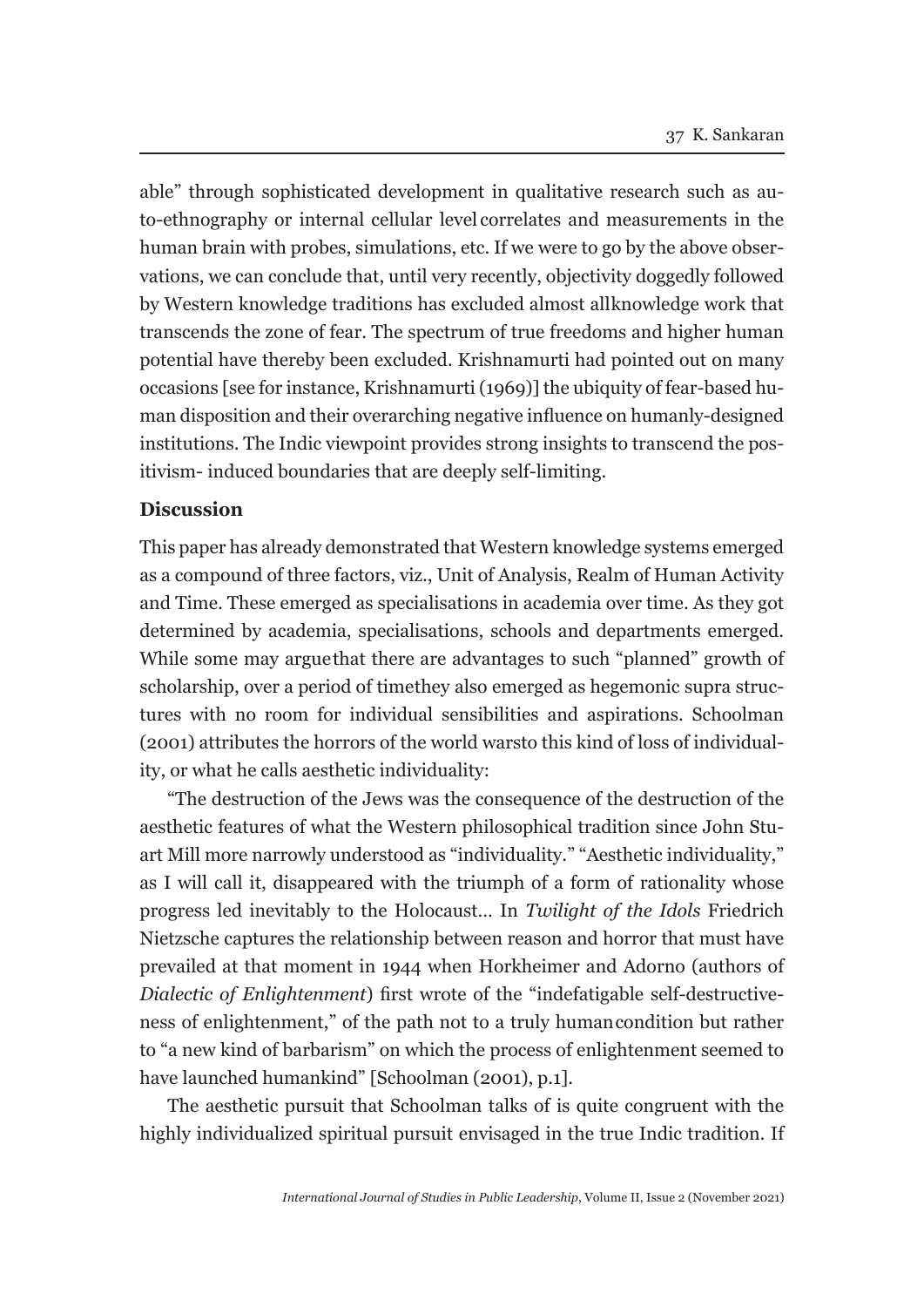an ecology of freedom (Bookchin, 1982) were to exist in the Indic geography and individuals were freeto pursue that which provides aesthetic release without hindrances, such a pursuit would possibly be not art or aesthetics as defined in the West, but something that could be defined as spiritual-aesthetic<sup>1</sup>. If we follow the Indic impulse as described in this paper, there would be no boundaries in the Indic knowledge systems set up and practiced by the organised institutional hegemony through an elaborate system of licenses, permissions and regulations. Discipline, regimentation, and strict learning of meta-models may be the hallmark of early education in traditional India, but when it comes to higher scholarship, what is studied and how it is studied are decided by the concerned individuals seeking freedoms. Knowledge is corollary to the pursuit of freedom. This then is *Jñāna Yoga*. Pursuing freedom through knowledge becomes the hallmark of the knowledge seeker.

The Indic system goes beyond the material into the realm of the unknown through a process of ascendance, which is as real as it can get for the "authentic" practitioner. This ascendance is uncertain and the process of seeking is the reward unto itself. In Indic methods of knowing or *pramāṇa*, such as *Vedānta*  and certain schools of *Mīmāṃsa* such as of *Kumārila*, knowledge of the unknown is achieved through *anupalabdhi*, or non-apprehension. The door is wide open for bringing under knowledge what is currently unknown. There is complete break with the past, which is allowed. Representationism and material causality insisted by Western theories of knowledge no longer restrict the seeker. Satprakashananda (1965) states that the understanding of the absence of something is achieved "not by the perception of (its) non-existence there, but by the non-apprehension of (its) presence there" [Satprakashananda (1965), p. 163]. The humility inherent in the seeking of knowledge shines out in such a statement. Even if early education in the Indic world appears strict (essentially meant to drill down meta-models), at higher levels of knowledge seeking, freedoms are clearly available. The implications for moving away from restrictive reductionistic knowledge development, acknowledging the limitations of what humans have achieved so far and allowing for "greater penetration of light" are clearly apparent.

# **What comes to mind is the great poem "In Broken Images" by Robert Graves.**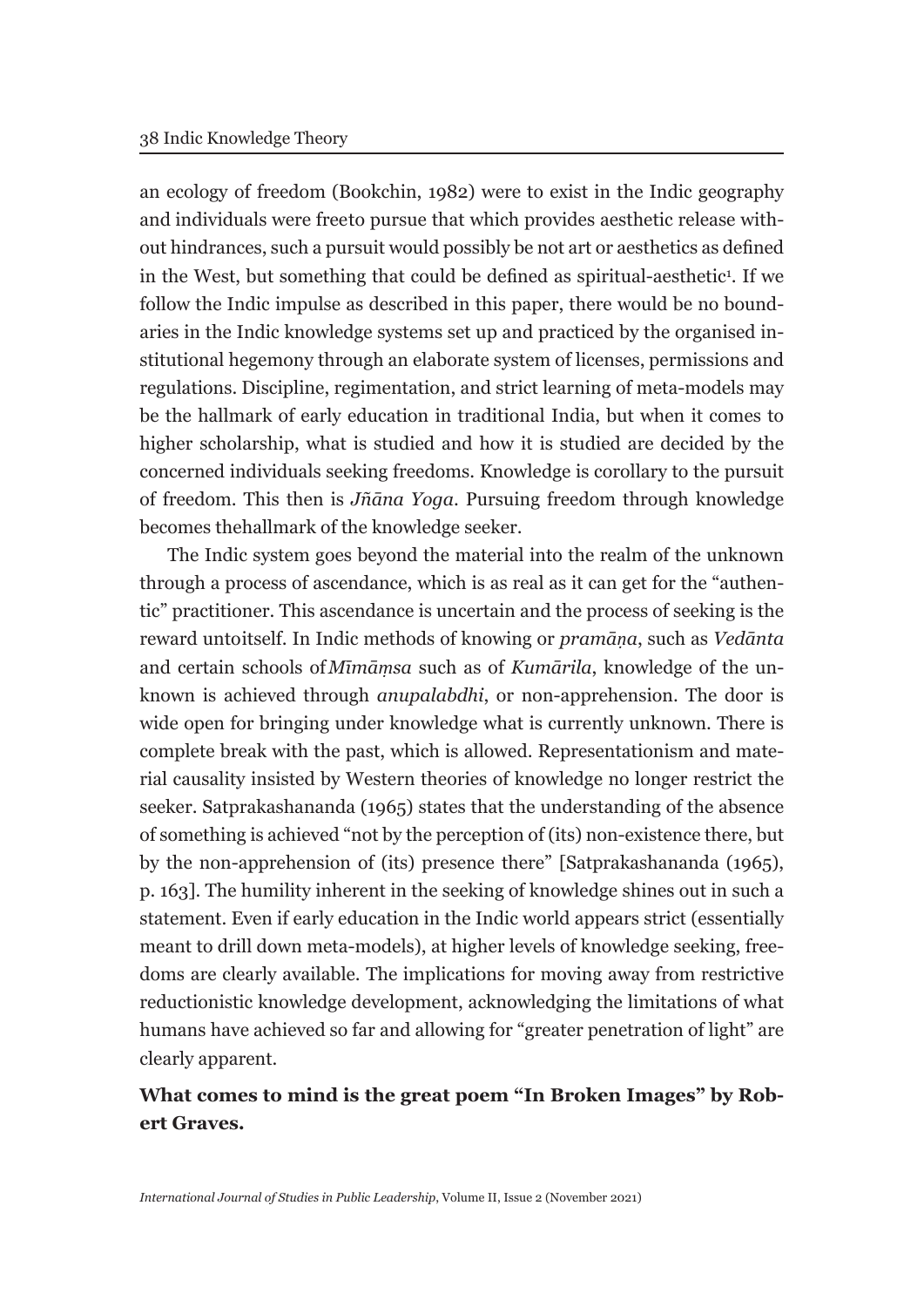"He is quick, thinking in clear images; I am slow, thinking in broken images.

He becomes dull, trusting to his clear images; I become sharp, mistrusting my broken images. Trusting his images, he assumes their relevance; Mistrusting my images, I question their relevance. Assuming their relevance, he assumes the fact; Questioning their relevance, I question the fact.

When the fact fails him, he questions his senses; When the fact fails me, I approve my senses. He continues quick and dull in his clear images; I continue slow and sharp in my broken images. He in a new confusion of his understanding; I in a new understanding of my confusion."

Such a view of knowledge generates action not through fear or negative external inducements, but through internally referenced meaning-laden action (*Niṣkāma Karma*). The higher the level of consciousness, the higher the service orientation. The higher the service orientation, the higher the impact on others. It is readily apparent how nobility is inherent in such a formulation. We can also see that the criticism against the Indic system as not addressing action and sociality is inaccurate. The idea is dynamic in the sense of consciousness ascendance giving rise to nobler actions with more favourable impact on others. Is objectivity (based on not trusting experience or reified description of what "ought" to be experienced) a better way to judge the truth of action or a higher-order action itself based on self-referential ascendance?

Earlier it was stated that it is important to note that any theory of action and sociality should ideally give pointers to the design and conduct of social systems. Table 3 shows the implications of Indic Knowledge Theory on social systems design.

| <b>Premises of Indic Knowledge Theory</b>                                                                                                                                        | <b>Major Implications for Design of Social Systems</b>                                                                                                    |
|----------------------------------------------------------------------------------------------------------------------------------------------------------------------------------|-----------------------------------------------------------------------------------------------------------------------------------------------------------|
| Extremely high levels of individual responsibility through<br>the path of seeking of individual dharma and ascension<br>of consciousness without superficial binary oppositions. | Responsibility needs to be socially "marketed" to in-<br>dividuals within societies without political bias and<br>divisive binaries.                      |
| Authenticity of the individual.                                                                                                                                                  | Important to create an ecology of listening where<br>authenticity would be practised. No view need be<br>rejected. Reversely, statesmanship is important. |

**Table 3:** Premises and Implications of Indic Knowledge Theory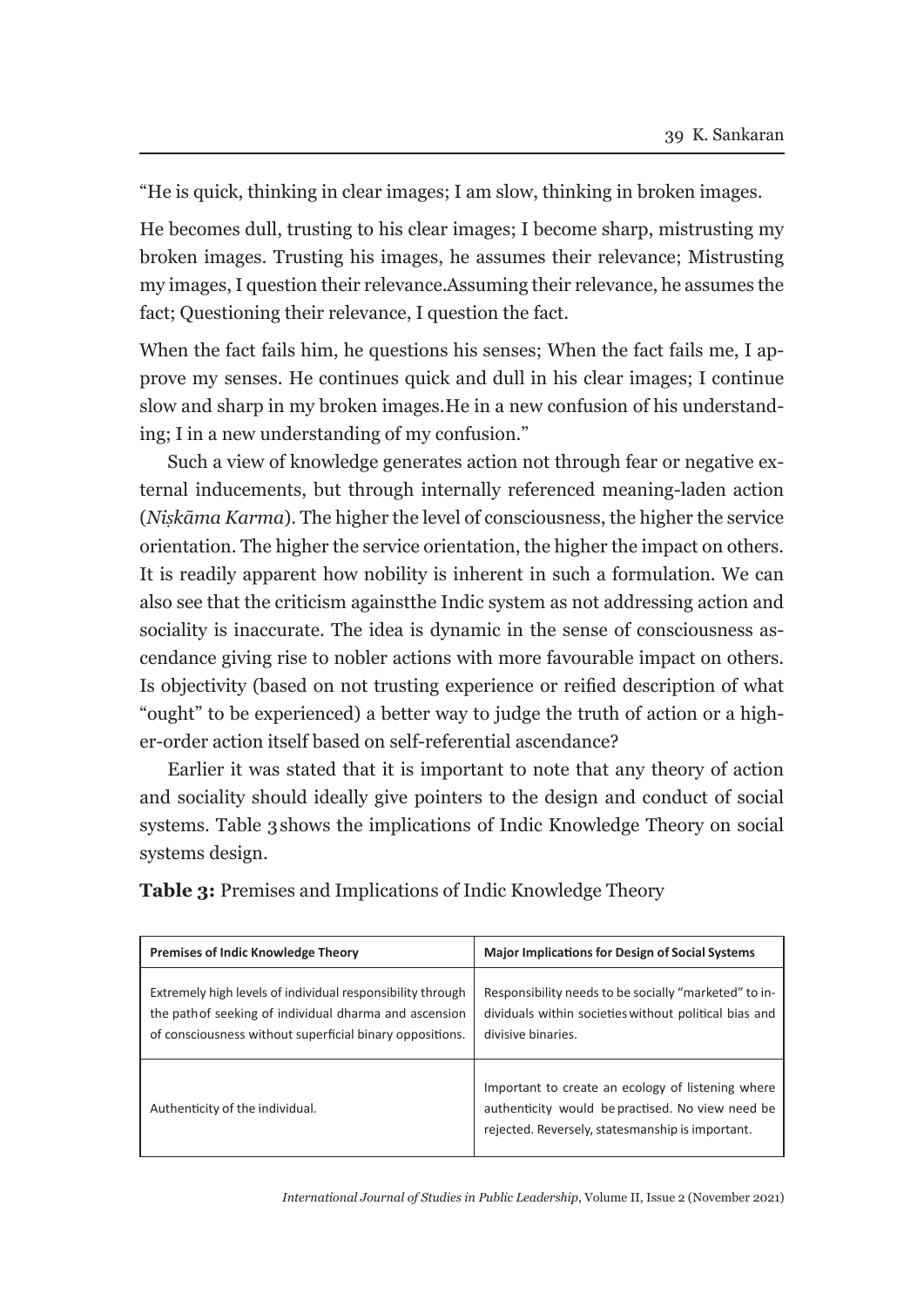| Genuine individual freedoms without society imposing<br>its will<br>trivially in the name of "the ethics of consequentialism."                                                                                                                            | What is collectively good cannot be easily figured<br>out by experts. It is betterto leave it to local smaller<br>units, the smallest being the individual.                                                                                                                                                 |
|-----------------------------------------------------------------------------------------------------------------------------------------------------------------------------------------------------------------------------------------------------------|-------------------------------------------------------------------------------------------------------------------------------------------------------------------------------------------------------------------------------------------------------------------------------------------------------------|
| Personal freedom to choose one's belief system includ-<br>ing choice<br>of God(s) and the importance of authenticity.                                                                                                                                     | Authentic pursuit is important and there is a need to<br>create an ecology where individualistic pursuits are<br>not looked down upon.                                                                                                                                                                      |
| Mutuality among individuals that is antithetical to run-<br>away ideaof competition.                                                                                                                                                                      | Excellence need not be based on aggressive com-<br>petition. Cooperation andcompetition are nuanced<br>ideas.                                                                                                                                                                                               |
| Multiple Indic ways of seeing things or darśana-s. Nine<br>major darśana-s were mentioned earlier, all equally val-<br>id depending upon what is most suitable. The system<br>allows for flexibility to discover, debate and introduce<br>more darśana-s. | What one believes is not important. What is im-<br>portant is whether one has interpreted what one is<br>exposed to (through education and life experience,<br>etc.) in the spirit of experimentation for advancing<br>one's own consciousness and supporting others to<br>develop their own consciousness. |
| Desirable social outcomes through an emergent process.                                                                                                                                                                                                    | Too much planning is counterproductive. Optimi-<br>zation on limited factors to the detrimental of the<br>weak or dis-empowered spokesperson is not ac-<br>ceptable. Compassion or karuna is the basis for ac-<br>tions that impact a largenumber of people.                                                |
| More organic, social and educational institutions.                                                                                                                                                                                                        | While there should be procedural fairness through<br>institutions, organically developed devices are more<br>permanent. Power needs to be used sparingly.                                                                                                                                                   |

In Indic theory of knowledge, the individual, in seeking higher consciousness, is in essence seeking to be responsible to the self and other beings on the earth. It is antithetical to the narrow view of science applied (or misapplied) to social sciences and humanities in the post-renaissance period of the Western world. This has extremely significant implications: The true freedoms that humans would wish to pursue in a very deep sense will be acknowledged and promoted by the Indic view and the individual's authentic pursuit of freedoms would create both purposive action and benefits to society through an emergent process reminiscent of Adam Smith's invisible hand (not to pursue narrow personal material benefits but something higher and liberatory). It is time we conceptualized man-made social (and particularly those that deal with higher education) institutions and the entire knowledge enterprise in line with the metaphor of Indra's Net to release the "non-fear energy" that will no doubt get unleashed from the non-fear spectrum that such a view provides.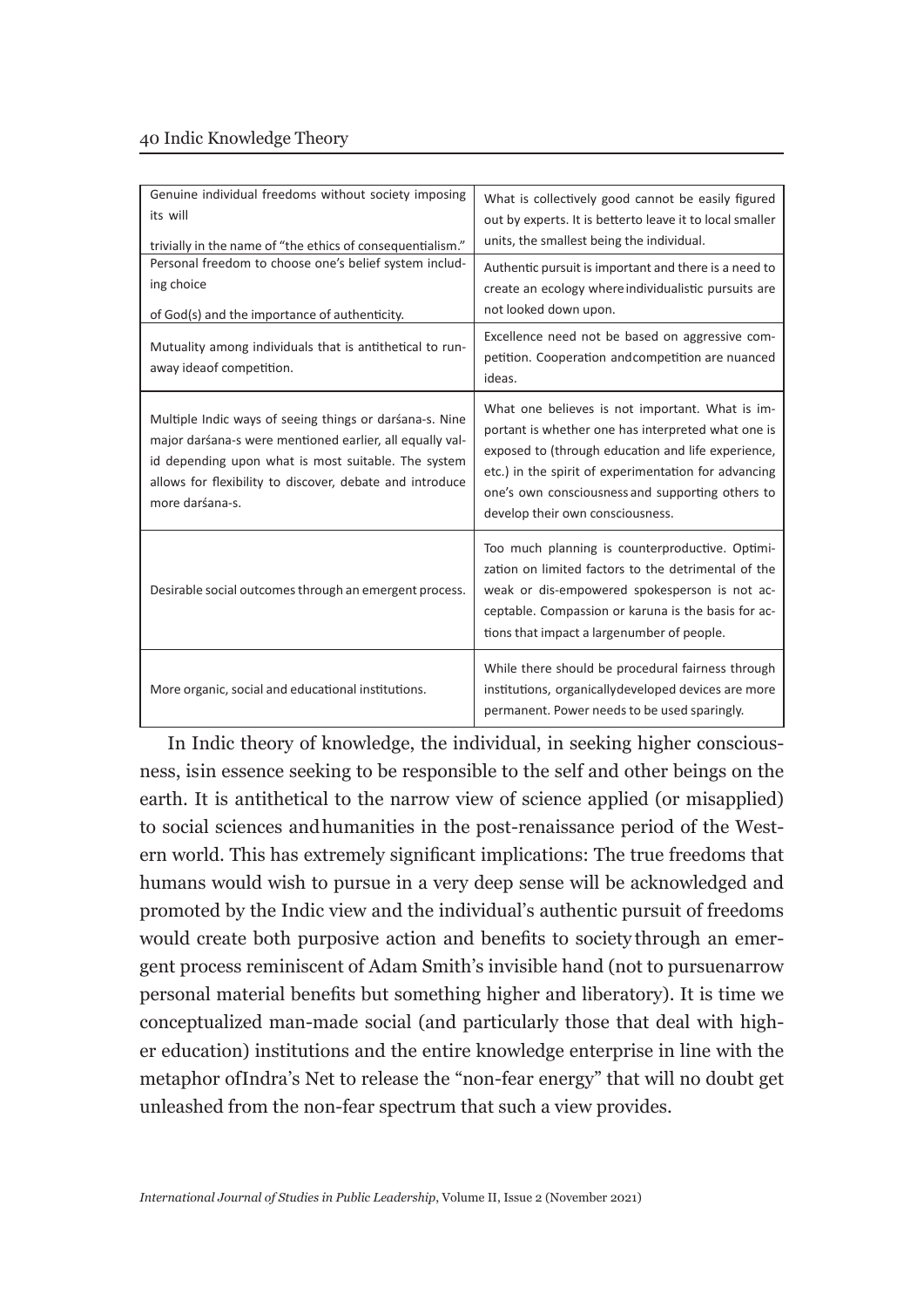Given the background of colonial and post-independent India—the elaborate institutional regulatory systems that have emerged to oversee knowledge production and dissemination, the lack of encouragement for independent thinking, the lack of incentive towards any wide-spread and deep engagement with its past, the timidity to make new interpretations of classical Indian texts, etc.— the thesis advanced here may seem both preposterous and impossible and naively optimistic. But, as the cliche goes, nothing ventured, nothing gained. There are many tasks on hand. One of them is to free the usual association of spiritual writings with the "anti-scientific," which is the hallmark of the intellectual discourse elsewhere in the last several centuries. Much unlearning needs to be done.

One side of the Indian intelligentsia (usually with a leftist persuasion), schooled in Western traditions, is sold to the idea of always viewing the scientific and the sacred in conflictual terms. There is another section of Indic enthusiasts for whom what is written in the Indic classical texts are concretely and verbatim true and worthy of blind belief. One is rigidly scientific and the other naively textual. Both positions are problematic.

For the first group, both Western and Indic paradigms need to be treated alike with due distance maintained between spirituality and science. But this need not be so. Many Indic sacred texts can be approached with a logical mind to discover and clarify higher-order rationality. As Ram-Prasad (2001) wrote,

"The Indian thinkers themselves took such knowledge to be acquired through analysis of fundamental concepts, even if those concepts were held to be grounded in the reports, teachings and injunctions of their *sacred* (italics mine) texts. I hope to show, by looking at what they took to be the content of liberating knowledge, that the Indian philosophical procedure was not merely an exercise in apologetics. The thinkers of all the schools here did not take knowledge to lie solely in the sacred texts. And where they did locate the texts as the source, they had distinctly analytic ways of treating and extracting the content of those texts. This latter fact is sometimes not appreciated by modern writers who emphasize the role of texts in classical Indian thought" (p.1).

The other extreme of unthinkingly conflating the two (science and Indic wisdoms) is even more dangerous. *Itihāsa* and history will become one. *Puṣpaka vimāna* then gets concretized and leads to naive declarations such as the Wright brothers were not the inventors of the airplane! Facts and imagination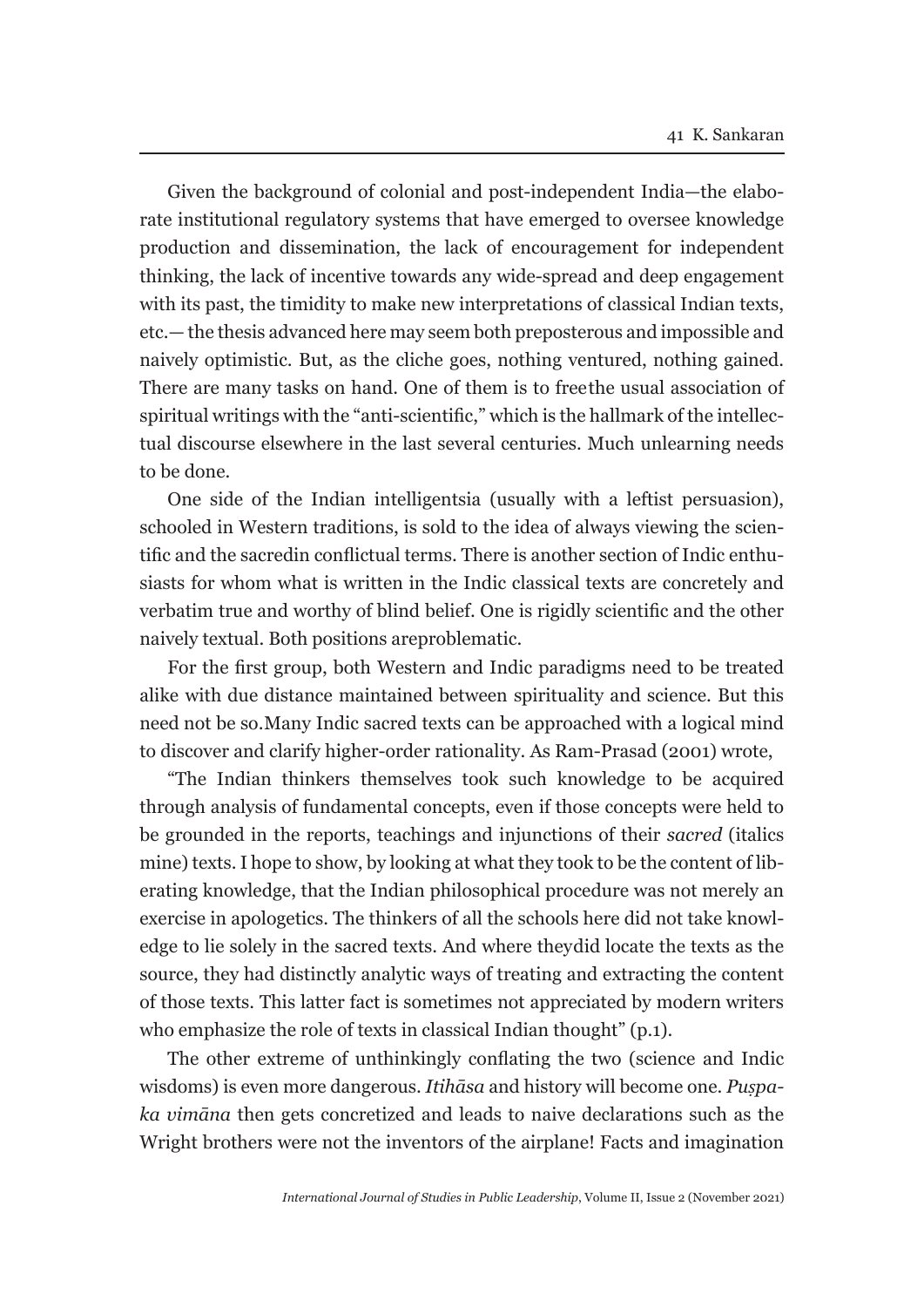have to be marshalled carefully in a non-egoistic, non-sectarian universal manner for arriving at truth. Language plays an important role here to convey the Indic spirit as pointed out by Mahatma Gandhi (Suhrud, 2012). There is a need to restore a unitive mindset, a sense of commitment to truth beyond external facts and a sense of adventure towards self- discovery. This paper is a call for such a scholarship, which will delve into Indic thinking and imputing in order to discover social and action orientations resident in its philosophy.

### **Further Research**

Kotler and Wheal (2017) show how high-performance teams work in unison without a central hierarchical agent telling the team members what to do when. They make a reference to "dynamic subordination," where leaders and followers are not predetermined but emerge as the situation demands. This corresponds to the hands-off servant leadership practiced by moral agents of change such as Mahatma Gandhi and Nelson Mandela. Extremely high autonomy is combined with the achievement of a certain "mystic" flow, plasticity and seamlessness (Csikszentmihalyi, 1990). Such ideas have triggered advanced leadership training that teaches how to form the ecology for spontaneous emergence. But this has yet to be adopted by main stream academia. What is required is a poetic orchestration of activities, whether of individuals, groups or institutions. The group ecology gives room for emergent outcomes that organically generate superior overall effectiveness.

In an appreciative study of the overarching influence of *bhakti i*n the Vijayanagara empire of Hampi, Jackson (2004) shows how the genuine freedoms enjoyed by writers, musicians and artists in the Vijayanagara empire generated a highly superior artistic fluidity common across different artistic forms, which can only be explained in spiritual terms. Expressions of artistry and superior skills were not for the market but for self-transcendence. Self-transcendence, self-order and creativity are all synonymous. Bhawuk (2010) explains how creativity and spirituality are related to each other in societies that value spirituality. Creativity is also related to innovation, flexibility and adaptation. Danielou (1975) writes of the potential for improvisation and abandon in classical Hindustani music:

"Probably due to the establishing of the patterns and limitations of musical notation and to the complex, calculated nature of harmonic relations, it seems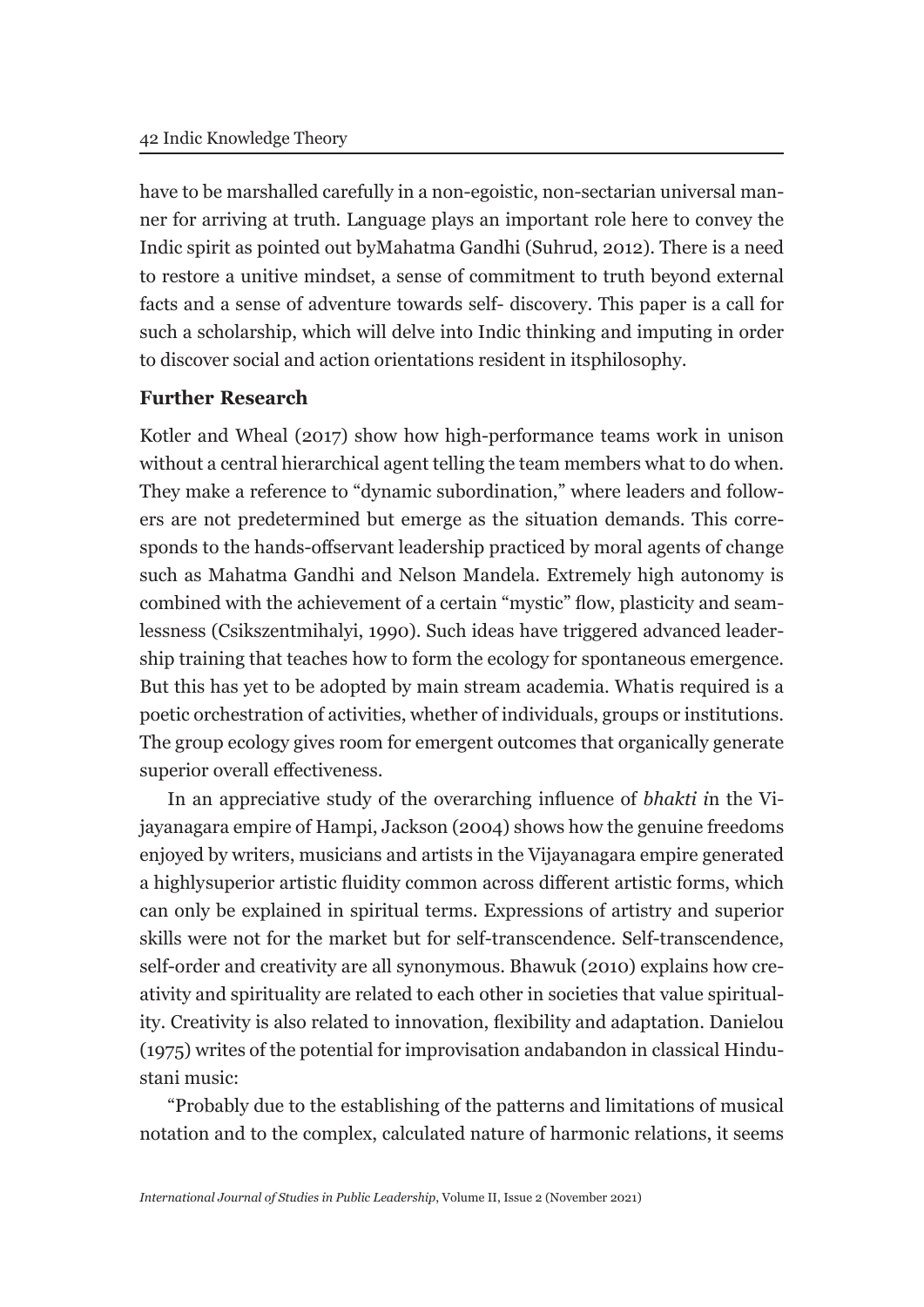that we in the western world have virtually lost the ability to improvise, to create freely and spontaneously a coherent musical utterance with a meaning, with a precise emotional connotation. We can observe in modern occidentals a certain difficulty in understanding the workings of improvised music, the most highly evolved and developed form of which at the present time appears to be the music of North India." (p. 16)

When the social ethos is one of competitive fear-based behaviour, the resultant flow of anxiety-ridden thoughts will automatically find expression in destructive actions. In a dysfunctional setting, where opportunistic behaviour is aided and abetted by power systems, processes become procedures, designing becomes rigid structuring, calls for innovation and creativity become calls for repeating what may have been innovative in the past. When the tenor of behaviour of an entire civilisation sinks into such a condition, the result is likely to be violence, inequity and despondence.

The Indic knowledge-action theory needs to be debated and furthered. The Indian intelligentsia has to stop thinking that our great sages have said all that needs to be said. The search may be over but re-search has to be undertaken at all points on the time-scale of both the individual and the civilisation. If it is not done, what is etched in stone gets eroded and one is left with nothing. There has to be an alternative voice to the current malaise, which has its roots in the separation of man from man and needless competition. It is interesting to listen to Eisenstein (2007), who talks of the restorative economy where he envisages the limits of destructive competition:

"In such a system, each niche is self-limiting. Success lies not in taking as much as possible for "me," but in fulfilling one's role in the maintenance of the whole, a mission that calls forth the unique gifts of each participant. It defines each person not by what they can keep and possess, but by what they can give, ending the age-old contradiction between service and selfishness, greed and giving. Yes, there will always be competition, just as there is in the jungle; however, it will not be the destructive competition that seeks to enclose the commonwealth and fleece the chumps, but rather a constructive competition to excel in a given niche, to be a greater contributor to the common good." (Chap: 7).

This resonates with the Indic theory of knowledge, action and sociality. This study should hopefully further scholarship related to social and action consequences of Indic Knowledge systems in a manner that is authentic, open, spiri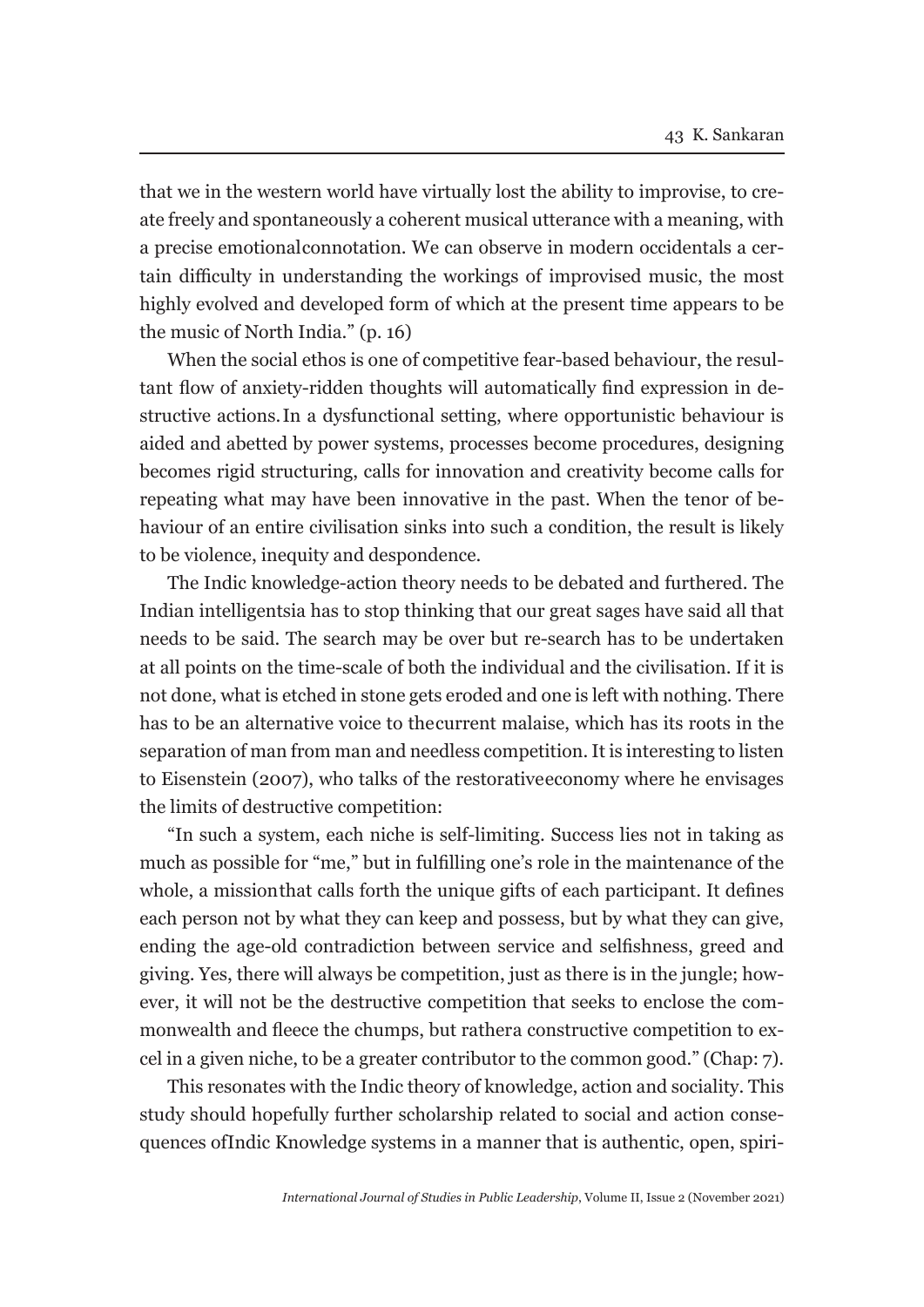tually subtle and evolutionary.

There are major implications in the way we organise knowledge in society. While much work needs to be done, as an example here, we can think of reorganising knowledge domains in terms of what students desire, based on their personality and basic nature. Sri Aurobindo (1999) points out to the relevance of the Indic meta-model of *Caturvyūha*, according to which:

"... in the soul-force in man this Godhead in Nature represents itself as a fourfold effective Power, *caturvyūha*, a Power for knowledge, a Power for strength, a Power for mutuality and active and productive relation and interchange, a Power for works and labour and service, and its presence casts all human life into a nexus and inner and outer operation of these four things. The ancient thought of India conscious of this fourfold type of active human personality and nature, built out of it the four types of the Brahmana, Kshatriya, Vaishya and Sudra, each with its spiritual turn, ethical ideal, suitable upbringing, fixed function in society and place in the evolutionary scale of the spirit" (Sri Aurobindo, 1999, p. 742).

Let us take the case of higher education as an example. If such a view of human disposition as discussed in the paper is adopted, the meta-modelling (structuring, setting up of systems, etc.) of higher education would be entirely different. What would emerge is reorganisation of knowledge to aid pursuit of the following:

### **Pursuit of Knowledge**

Knowledge is of two types: scientific and individual growth towards experience of union (yoga) with the absolute. Such a pursuit may involve furthering scholarship in the following areas:

- a) Mathematics, computational science, scientific understanding of matter, etc.
- b) Literature, languages
- c) Psychology, happiness, yoga, meditation, etc.
- d) Knowledge of life forms
- e) Knowledge development, education

### **Pursuit of Social Order**

Pursuit of knowledge may be in the following domains:

- a) Social studies, international studies
- b) Legal studies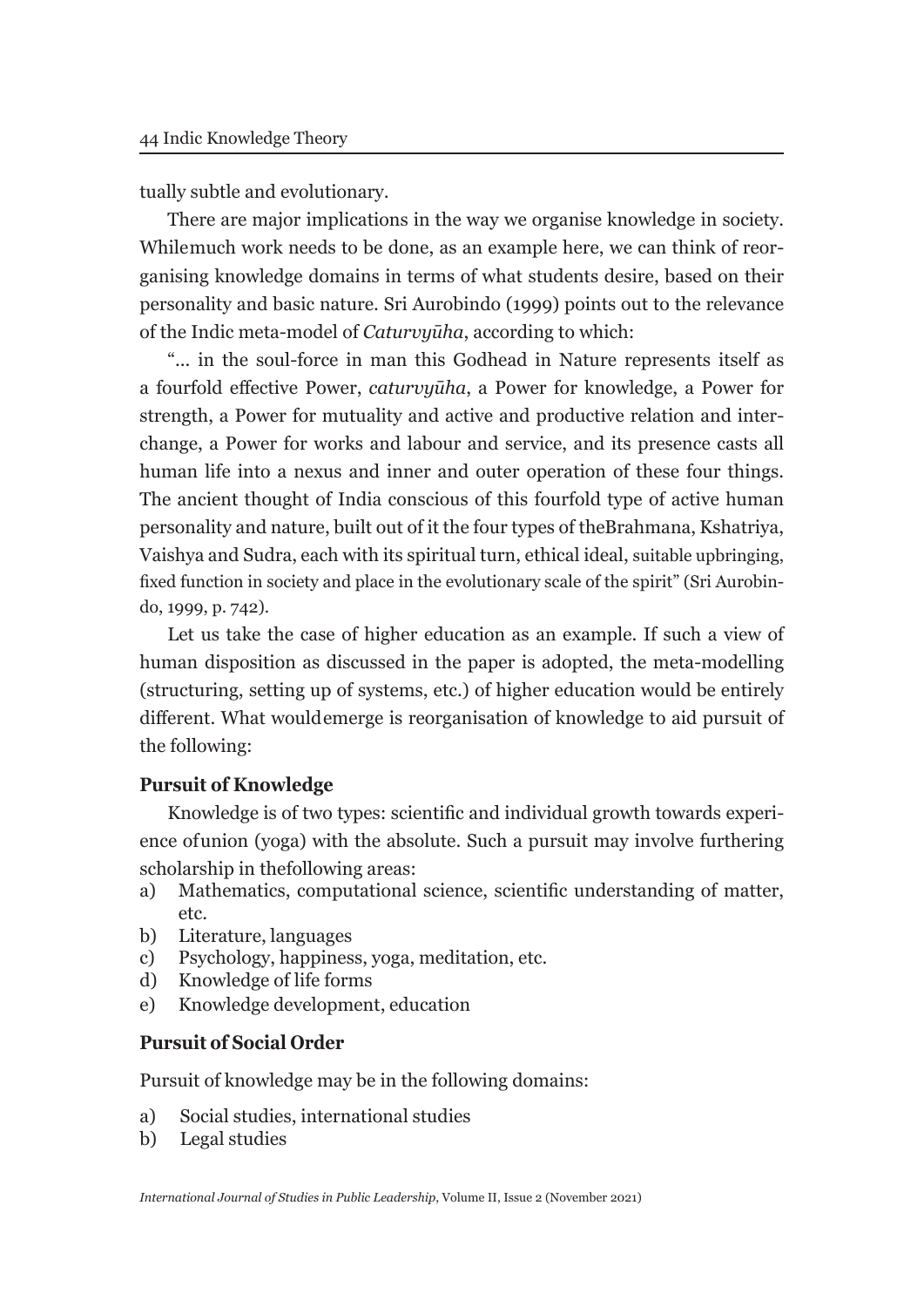- c) Public leadership
- d) National identity and international peace

#### **Pursuit of Efficiency**

Here the dominant topics for learning may be as follows:

- a) Economics
- b) Management
- c) Accounting

#### **Pursuit of Skills Including Professional Competencies**

- a) Farming and allied skills
- b) Artistic skills
- c) Inter-personal skills
- d) Physically oriented skills

As indicated by Sri Aurobindo himself, these dispositions are not water-tight compartments. To live a life of personal fulfilment, social contribution and divine consecration, the student would have to discover what combination of knowledge he or she should imbibe and in what depth. Here we can talk of professions such as medicine, law, accounting, etc. The entire education can be framed as finding the ideal combination from the basket of "knowledge and skills," as discussed earlier. What emerges is a cross section of the two dimensions, as shown in table 4 on the next page.

|                                 | Dimension 2: Professional Practices Specialisation |            |     |  |
|---------------------------------|----------------------------------------------------|------------|-----|--|
| Dimension 1: Knowledge & Skills | Medicine                                           | Accounting | Law |  |
| Pursuits of Knowledge           |                                                    |            |     |  |
| <b>Mathematics</b>              |                                                    |            |     |  |
| <b>Computational Science</b>    |                                                    |            |     |  |
| Literature and Languages        |                                                    |            |     |  |
| Psychology                      |                                                    |            |     |  |
| Yoga                            |                                                    |            |     |  |
| Meditation                      |                                                    |            |     |  |
| Theory of Inquiry               |                                                    |            |     |  |
| <b>Research Methodology</b>     |                                                    |            |     |  |
| <b>Pursuit of Social Order</b>  |                                                    |            |     |  |
|                                 |                                                    |            |     |  |
| <b>Social Studies</b>           |                                                    |            |     |  |
| <b>International Studies</b>    |                                                    |            |     |  |

**Table 4:** Professional Education: A New Conceptualization

*International Journal of Studies in Public Leadership*, Volume II, Issue 2 (November 2021)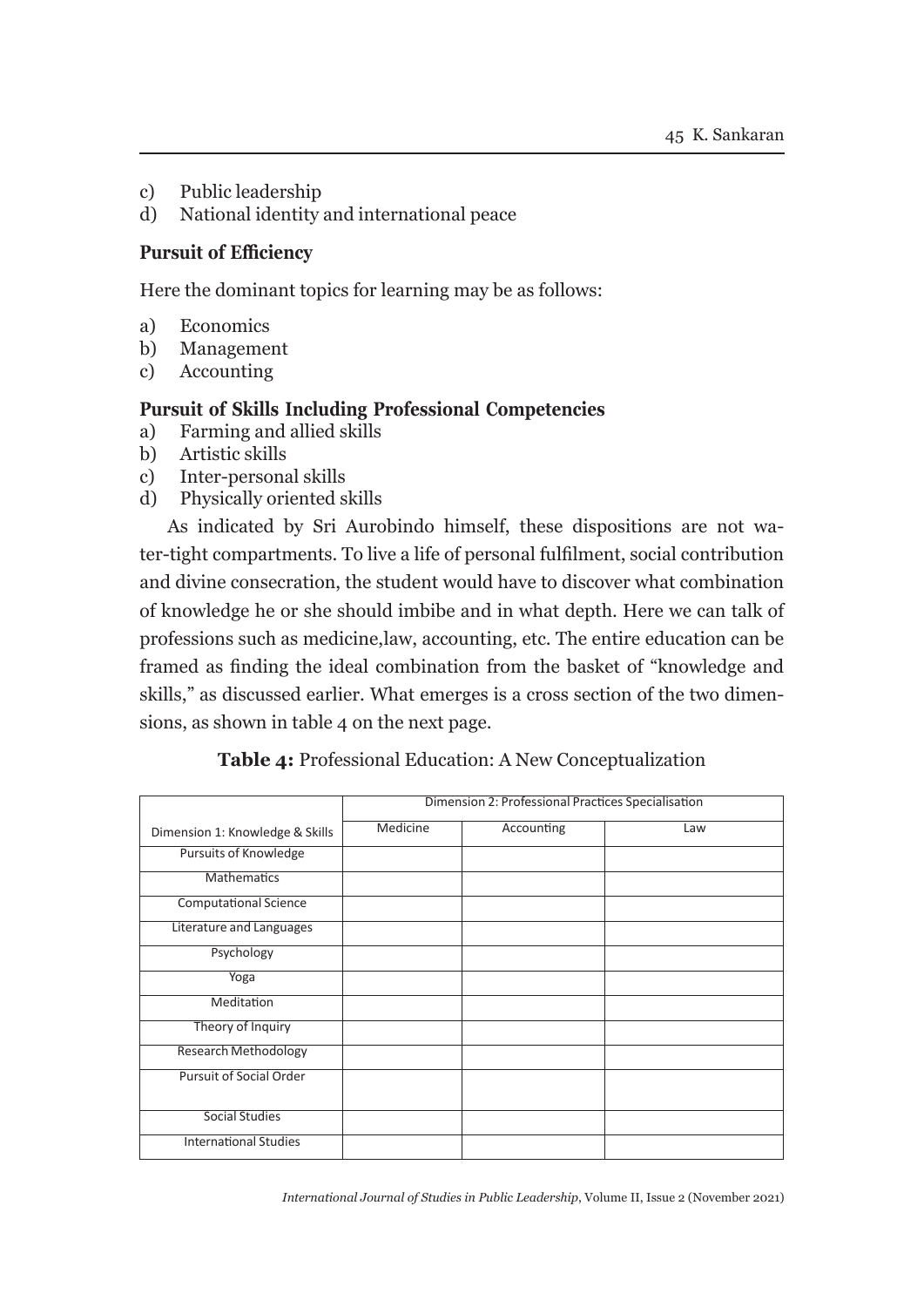#### 46 Indic Knowledge Theory

| Legal Studies                       |  |  |
|-------------------------------------|--|--|
|                                     |  |  |
| <b>Public Leadership</b>            |  |  |
|                                     |  |  |
| Culture, Nations, Peace             |  |  |
| <b>Pursuit of Efficiency</b>        |  |  |
|                                     |  |  |
| Economics                           |  |  |
|                                     |  |  |
| Management                          |  |  |
| Accounting                          |  |  |
|                                     |  |  |
| Pursuit of Skills Including Profes- |  |  |
| sionalCompetencies                  |  |  |
|                                     |  |  |
| Home and Family Skills              |  |  |
|                                     |  |  |
| <b>Social Skills</b>                |  |  |
| <b>Artistic Skills</b>              |  |  |
|                                     |  |  |
| <b>Mental Skills</b>                |  |  |
| Inter-personal skills               |  |  |
|                                     |  |  |
| Physically oriented skills          |  |  |
| Home and Family Skills              |  |  |
|                                     |  |  |
| Profession-based skills             |  |  |
|                                     |  |  |

The empty cells in the Table above will have to be filled by the university or professional bodies, based on individual institutional vision and mission that they seek and the design of their programmes.

Knowledge and skills appropriate for the Professional Practices Specialisation can be chosen by the educators, taking students' interest in mind. New "horizontals" could be added where there is a need.

The purpose of the university would be to create individuals who would increasingly seek the four broad pursuits at a level higher than what is offered by strict knowledge divisions that is in practice today. There would be gradual, mindful and holistic ascendance in consciousness for the students. The terms of ascendance of consciousness could be viewed in terms of the *triguṇa-*s, viz., *sāttvika*, *rājasika* and *tāmasika* as shown in Table 5.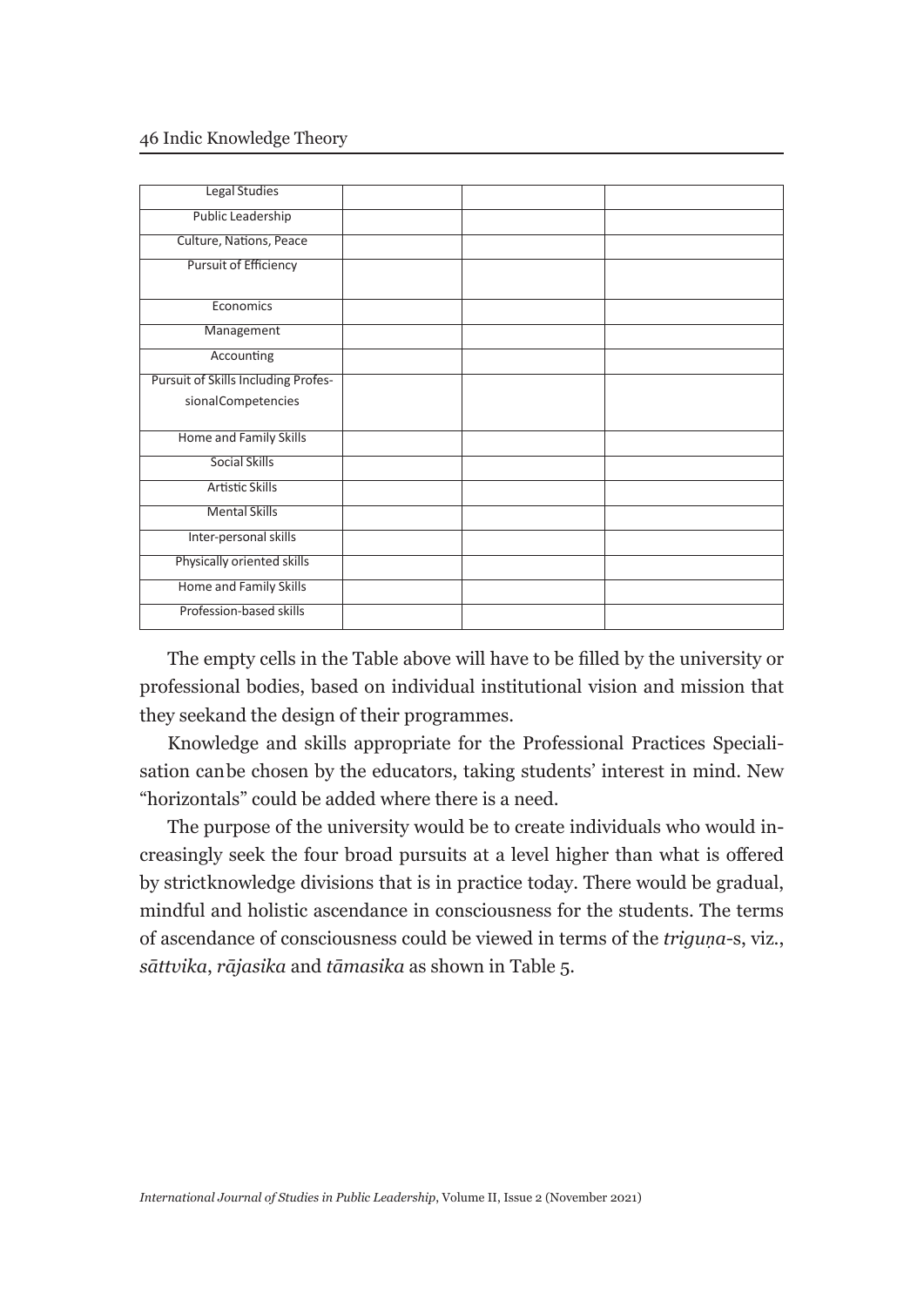|                                                                  | <b>Pursuit of</b>                                                                                               |                                                                                                                       |                                                                                                     |                                                                                                                  |
|------------------------------------------------------------------|-----------------------------------------------------------------------------------------------------------------|-----------------------------------------------------------------------------------------------------------------------|-----------------------------------------------------------------------------------------------------|------------------------------------------------------------------------------------------------------------------|
|                                                                  | Knowledge                                                                                                       | <b>Social Order</b>                                                                                                   | Efficiency                                                                                          | <b>Skills or Perfection</b>                                                                                      |
| Satwik (unconditionally<br>seeksself-order through<br>awareness) | Being in a state of<br>knowing towards per-<br>sonal and collective<br>liberation. Uncondi-<br>tional awareness | Unconditional intent<br>(with consistent<br>words/actions to<br>impact others'<br>behaviour towards<br>social harmony | Unconditional<br>action to achieve<br>less costs and/<br>or more output<br>for material<br>comforts | Unconditional disposition<br>towards self-<br>transcendence through<br>meaning in being/social<br>situation/work |
| Rajasic (seeks order<br>throughexternal<br>means)                | Pursuit of knowledge<br>to reducecognitive<br>dissonance (disorder)                                             | Pursuit of social order<br>throughexternal<br>means                                                                   | Pursuit of phys-<br>ical resources<br>and means of<br>efficient<br>deployment                       | Pursuit of efficient<br>resource utilization and<br>achievement of results                                       |
| Tamasic (seeks status<br>quo, inertia)                           | Least effort. Prefers to<br>maintainstatus quo                                                                  | Reaction to situa-<br>tions. Wouldwish to<br>maintain status quo                                                      | Unmindful of<br>waste and wast-<br>edefforts                                                        | Sloppy work and no pride<br>in one's work                                                                        |

## **Table 5:** Application of *Triguṇa-*s in Higher Education

While a great deal of dialogue and discussions have to take place, this paper demonstrates that it is useful to reconceptualize knowledge and knowledge domains in terms of Indic meta-models. Such a conceptualization is likely to usher in a new consciousness in social sciences research in the context of traditional cultures, which have been unrecognised until now.

#### **References**

- Asimov, I. (1982). *Foundation's Edge*. Internet Archives. Aurobindo, S. (1972). *The Life Divine*. Sabda Press.
- Aurobindo, S. (1999). *The Synthesis of Yoga* (Vols. 23 & 24). Sri Aurobindo Ashram Trust.
- Barrett, R. (n.d.). The Seven Levels of Consciousness Model. *Barrett Academy for the Advancement of Human Values*. Retrieved June 8, 2021, from https://www.barrettacademy. com/7-levels-of-consciousness
- Bhargava, R. (2013). Overcoming the Epistemic Injustice of Colonialism. *Global Policy*, *4*(4), 413–417. https://doi.org/10.1111/1758-5899.12093
- Bhawuk, D. (2010). *Methodology for Building Psychological Models from Scriptures: Contributions of Indian Psychology to Indigenous and Universal Psychologies. Psychology and Developing Societies*. *22*(1), 49–93. https://doi.org/10.1177/097133360902200103
- Bhawuk, D. (2011). *Spirituality and Indian Psychology: Lessons from the Bhagavad- Gita*. Springer New York. https://books.google.co.in/books?id=VO7jV2OZDF4C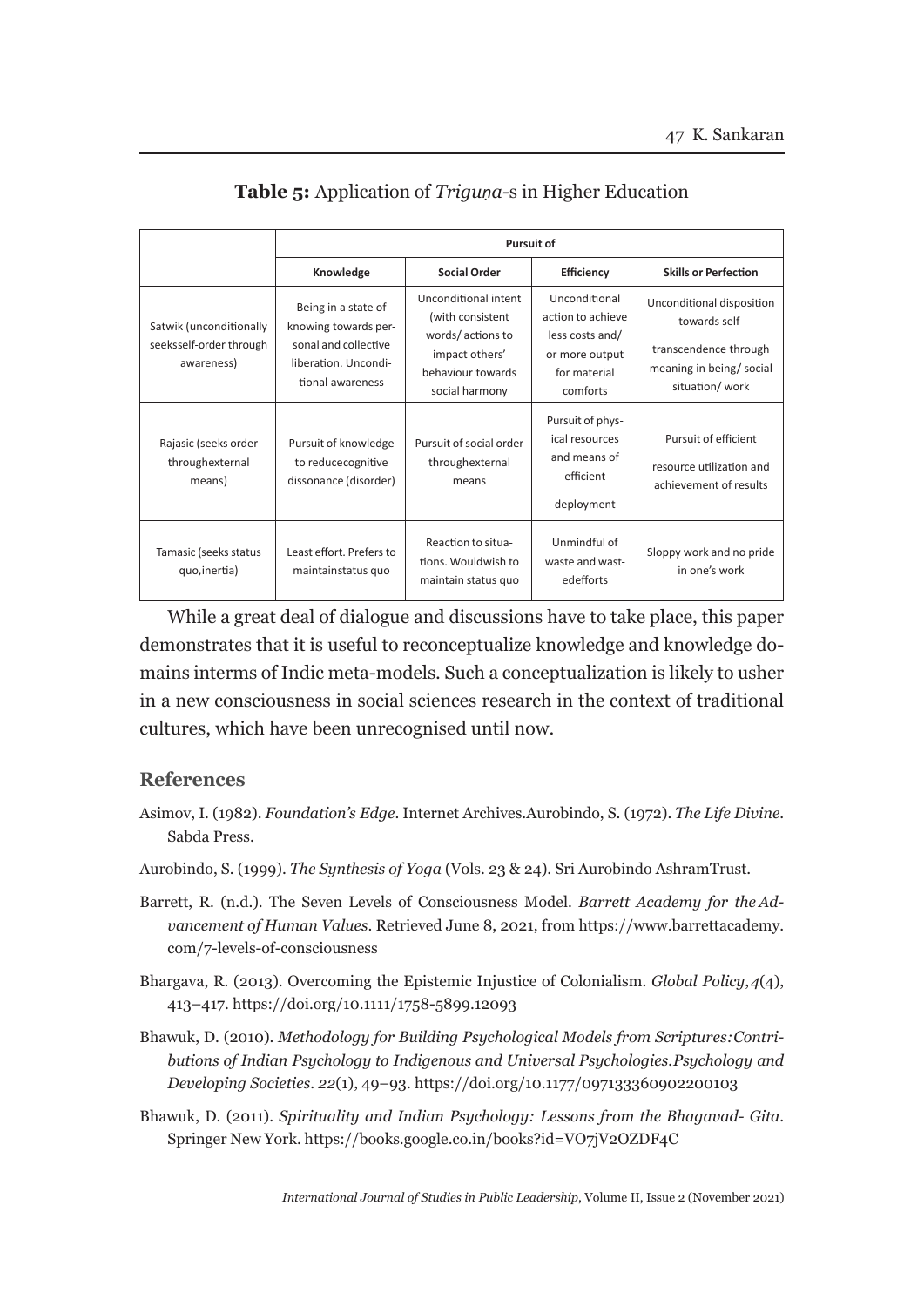- Bookchin, M. (1982). *The Ecology of Freedom: The Emergence and Dissolution of Hierarchy*. Cheshire Books.
- Bourdieu, P. (1990). *The Logic of Practice*. Stanford University Press.
- Csikszentmihalyi, M. (1990). *Flow: The Psychology of Optimal Experience*. HarperCollins.
- Danielou, A. (1975). The Psychology of Improvisation in the Music of North India. *The World of Music*, *17*(4), 16–22. JSTOR.
- Descartes, R. (2017). *Discourse on the Method of Rightly Conducting one's Reason* (J. Bennett, Trans.). https://www.earlymoderntexts.com/assets/pdfs/descartes1637.pdf
- Devisch, R. (2003). Science and Knowledge Practice: Their Culture-Specific Wellsprings. In D. Aerts, B. D'Hooghe, & N. Note (Eds.), *Worldview, Science and Us: Knowledge and Its Social and Ethical Implications*. World Scientific Publishing.
- Eisenstein, C. (2007). *The Ascent of Humanity: Civilisation and the Human Sense of Self*. Evolver.
- Elst, K. (2007). *Decolonising The Hindu Mind*. Rupa Publishers.
- Feyerabend, P. (1975). *Against method: Outline of an anarchistic theory of knowledge*. Humanities Press.
- Freire, P. (1970). *Pedagogy of the Oppressed*. Penguin.
- Gillespie, A., & Cornish, F. (2010). Intersubjectivity: Towards a Dialogical Analysis.
- *Journal for the Theory of Social Behaviour*, *40*(1), 19–46. https://doi.org/10.1111/j.1468- 5914.2009.00419.x
- Goodwin, J. C. (2015). *A History of Modern Psychology*. John Wiley & Sons, Inc. Grimes, J. A. (n.d.). *Ganapati: Song of the Self*. State University of New York Press.
- Jackson, W. (2004). *Vijayanagara Voices: Exploring South Indian History and HinduLiterature*. Routledge.
- King, R. (1995). *Early Advaida Vedanta and Buddhism: The Mahayana Context of the Gaudapaadiiya Kaarikaa*. State University of New York Press.
- Kotler, S., & Wheal, J. (2017). *Stealing Fire: How Silicon Valley, the Navy SEALs, and Maverick Scientists Are Revolutionizing the Way We Live and Work*. Dey Street Books.
- Krishnamurti, J. (1969). *Freedom from the Known*. KFI.
- Krishnamurti, J. (1991). *The Collected Works of J. Krishnamurti* (Issue v. 14). Kendall/Hunt. https://books.google.co.in/books?id=oj5RAAAAYAAJ

Krogh, G. von, Roos, J., & Slocum, K. (1996). An Essay on Corporate Epistemology. In

G. von Krogh & J. Roos (Eds.), *Managing Knowledge: Perspectives on Cooperation and Com-*

*International Journal of Studies in Public Leadership*, Volume II, Issue 2 (November 2021)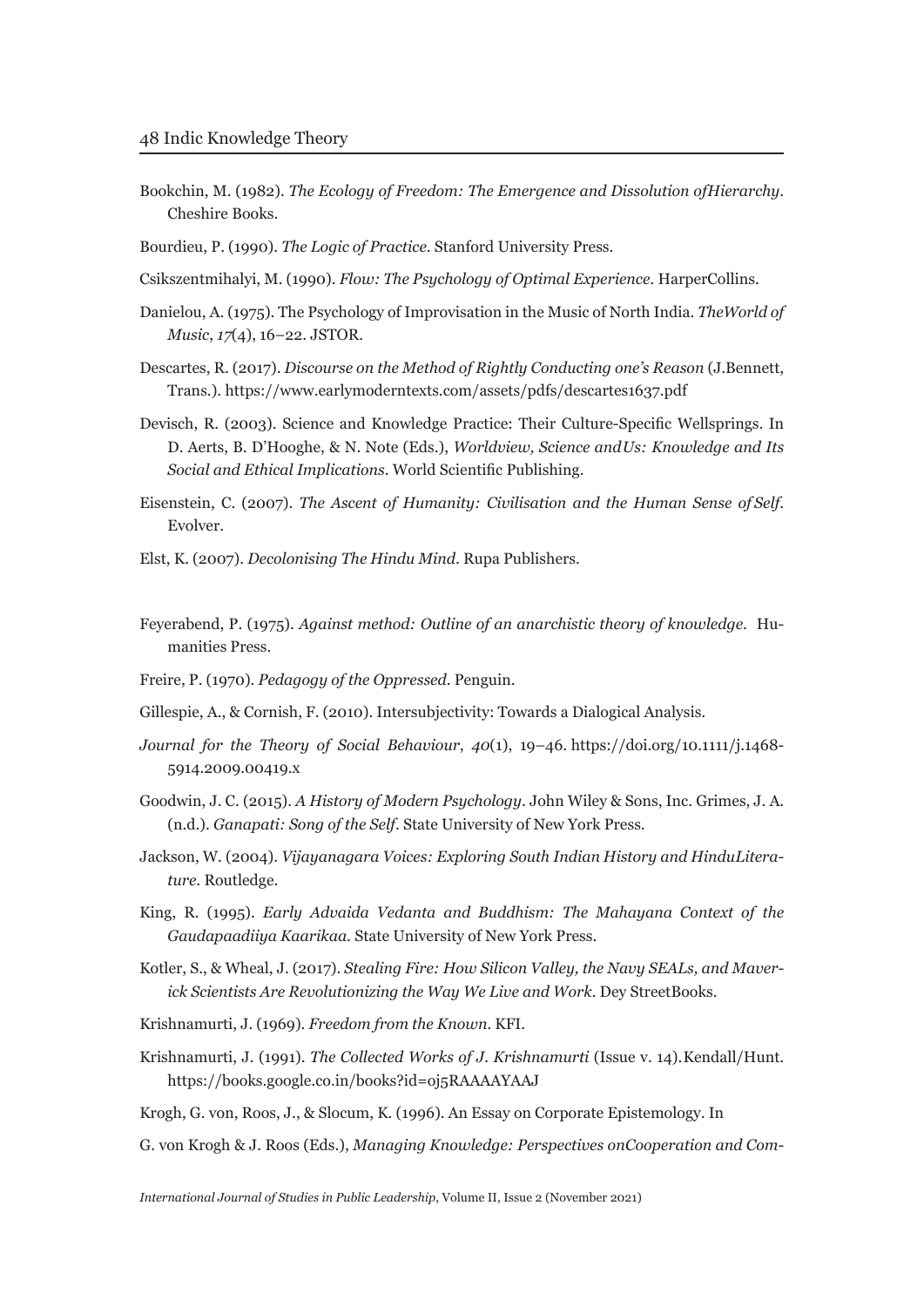*petition* (pp. 9–31). Sage Publications Ltd.

- Latour, B. (2013). *An Inquiry into Modes of Existence: An Anthropology of the Moderns* (C. Porter, Trans.). Harvard University Press.
- Lewis-Beck, M., Bryman, E. P. A., Bryman, A. E., Liao, T. F., & Sage Publications, inc. (2004). *The SAGE Encyclopedia of Social Science Research Methods* (Issue v. 1). SAGE Publications. https://books.google.co.in/books?id=xUy-NNnSQIIC
- Malhotra, R. (2011). *Being Different: An Indian Challenge To Western Universalism* (2013 edition). Harper Collins.
- Malhotra, R. (2014). *Indra's Net: Defending Hinduism's Philosophical Unity.*
- HarperCollins Publishers India. https://books.google.co.in/books?id=M7TlAgAAQBAJ
- Maturana, H., & Varela, F. J. (1980). *Autopoeisis and Cognition: The Realisation of the Living*. Reidl Publishing.
- Maze, J. R. (1991). Representationism, Realism and the Redundancy of `Mentalese'. *Theory & Psychology*, *1*(2), 163–185.
- Muktananda Swami, P. (1974). *The Play of Consciousness (Chitsakti Vilas)*. Shree Gurudev Siddha Yoga Ashram.
- Naipaul, V. S. (1967). *Naipaul, V. The mimic men. London: 1967. [*. Andre Deutsch. Neisser, U. (1967). *Cognitive Psychology*. Appleton-Century-Crofts.
- Oldeman, R. A. A. (2003). To Know or Not to Know, One way or Other. In D. Aerts, B.D'Hooghe, & N. Note (Eds.), *Worldview, Science and Us: Knowledge and Its Social and Ethical Implications*. World Scientific Publishing.
- Oliga, J. C. (1996). *Power, Ideology and Control*. Plenum Press.
- Ram-Prasad, C. (2001). *Knowledge and Liberation in Classical Indian Thought*. Palgrave.
- Sampson, E. E. (1981). Cognitive psychology as ideology. *American Psychologist*, *36*(7), 730– 743. https://doi.org/10.1037/0003-066X.36.7.730
- Satprakashananda, S. (1965). *Method of Knowledge According to Advaita Vedanta: Perceptual, Non-perceptual and Transcendental*. Advaita Ashrama.
- Scheff, T. J. (2016). *Goffman Unbound!: A New Paradigm for Social Science*. Routledge.
- Schoolman, M. (2001). *Reason and Horror: Critical Theory, Democracy, and Aesthetic Individuality*. Routledge.
- Schumacher, E. . F. (1977). *A Guide for the Perplexed*. Abacus.
- Schweitzer, P. P. (2003). *Dividends of Kinship: Meanings and Uses of Social Relatedness*. Taylor & Francis. https://books.google.co.in/books?id=ynaGAgAAQBAJ
- Senge, P. (1994). *The Fifth Discipline: The Art and Practice of the Learning Organisation*. Currency Doubleday.